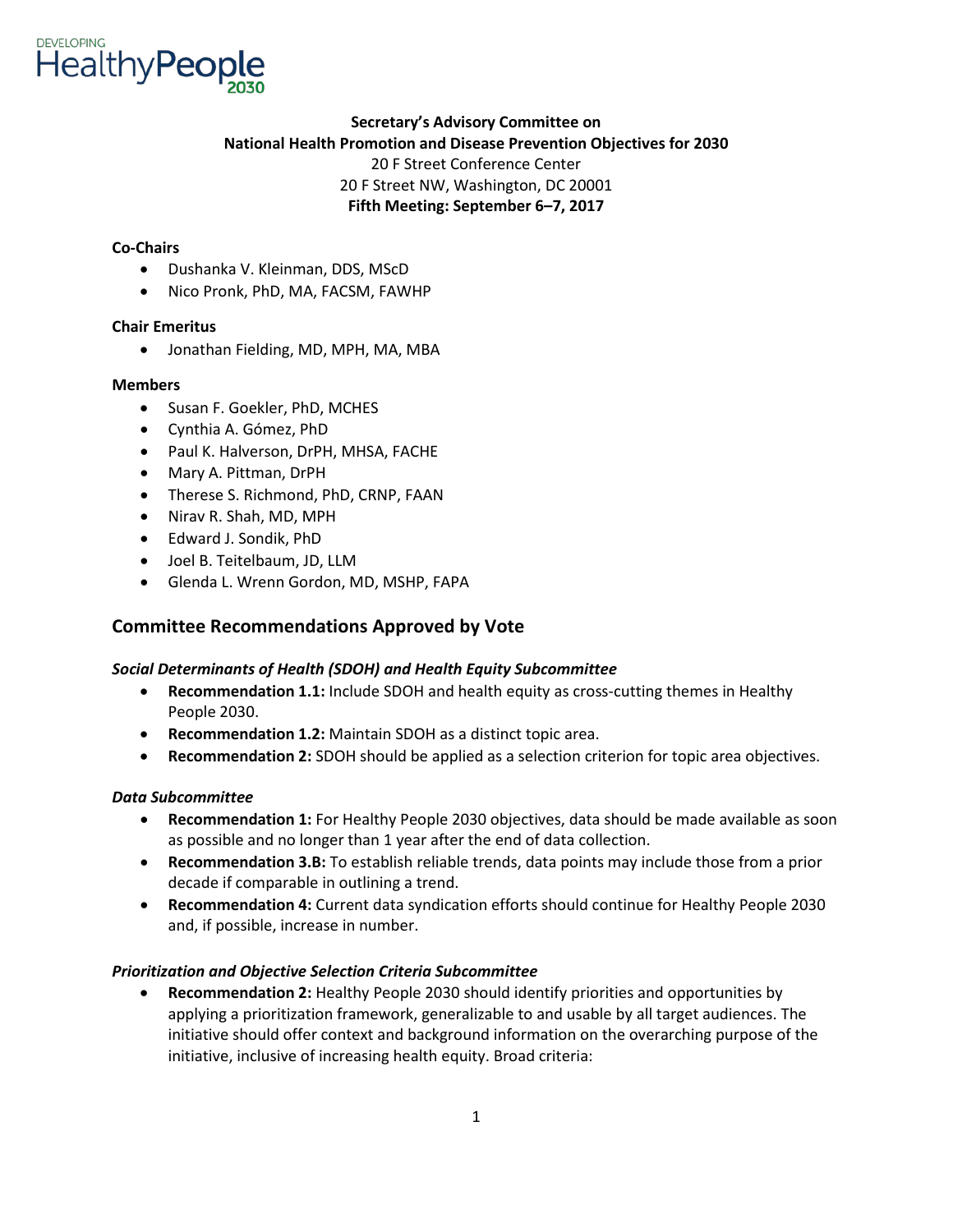

- o Overall health burden (both preventable and not yet preventable based on current opportunities)
- $\circ$  Preventable burden (i.e., ameliorable fraction/amount of health and well-being to be gained) from implementation of available effective interventions
- $\circ$  Health inequities/disparities reductions possible based on current opportunities
- o Cost effectiveness and prevention effectiveness

#### *Stakeholder Engagement and Communications*

 periods for testimony or written comment. • **Recommendation 2:** Broad engagement should include more than structured public comment

#### **Next Steps**

1. Subcommittees will revise their recommendations and reports based on the Committee discussion. Revised recommendations will be presented at a subsequent Committee meeting for approval.

## **Day 1: September 6, 2017**

#### **Welcome and Introduction**

8:30 a.m. – 8:50 a.m.

Ms. Carter Blakey, Deputy Director of the Office of Disease Prevention and Health Promotion (ODPHP), welcomed attendees to the fifth meeting of the Secretary's Advisory Committee on National Health Promotion and Disease Prevention Objectives for 2030 (hereafter referred to as the Committee). She introduced Dr. Don Wright, Acting Assistant Secretary for Health and Director, ODPHP. Dr. Wright thanked the Committee members for their efforts. He summarized the agenda for the meeting, which included updates from each of the subcommittees, a stakeholder panel, and a discussion on the Healthy People 2030 logic graphic. He also explained the process for in-person public comment (on the proposed Healthy People 2030 framework), which was scheduled for the second day of the meeting. He noted that the public may also provide comments online (at healthypeople.gov) to respond to the Healthy People 2030 vision, mission, overarching goals, foundational principles, and plan for action. The public comment period will continue through September 29, 2017. He formally opened the Committee meeting by introducing the Committee co-chairs, Dr. Dushanka V. Kleinman and Dr. Nico Pronk. Dr. Kleinman and Dr. Pronk added their welcome to the Committee members and meeting attendees, and thanked Dr. Wright for his overview of the main objectives and goals of the meeting.

**Social Determinants of Health (SDOH) and Health Equity Subcommittee and Recommendations Regarding the Role of SDOH and Health Equity in the Priorities and Scope of HP2030 and Inclusion of SDOH and Health Equity as Cross-Cutting Themes** 

 $8:50$  a.m.  $-9:40$  a.m.

Dr. Glenda Wrenn Gordon introduced the charge of the Social Determinants of Health (SDOH) and Health Equity subcommittee, which is to: 1) Identify how the themes of SDOH and health equity can contribute to the organizing framework of the Committee's charge, and their relation to health disparities and law and policy; 2) Conduct a high-level discussion of the approach to integrate SDOH and health equity in Healthy People 2030; and 3) Consider how SDOH and health equity relate to health disparities and law and policy.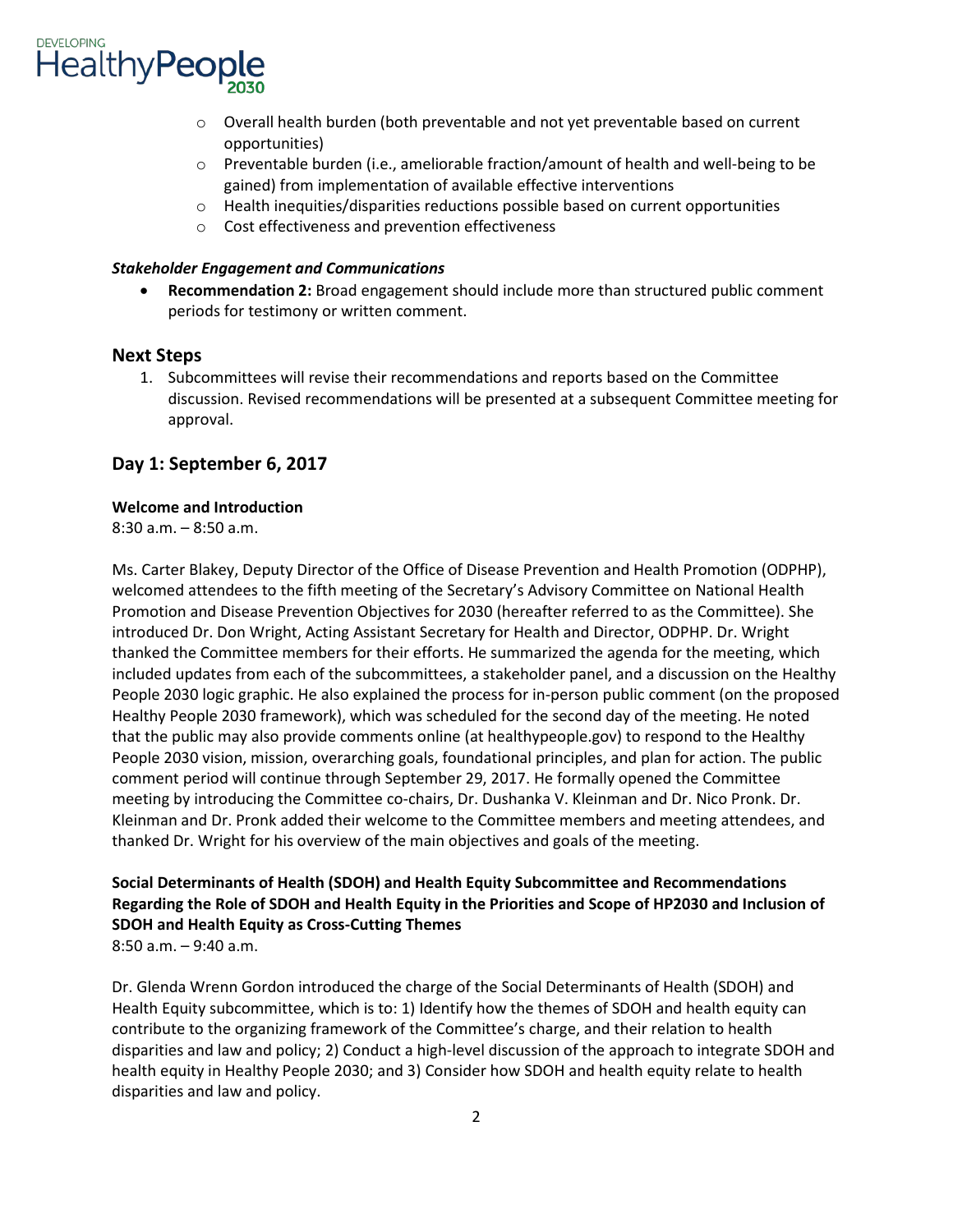

 Healthy People 2030, as well as on the inclusion of the cross-cutting themes of SDOH and health equity The subcommittee began its work with an examination of the history of SDOH in Healthy People and the discussed what approach should be used for SDOH in Healthy People 2030, and considered how adding the concept of health equity might inform that approach. This led to a study of whether current measurements and interventions are adequate to cover SDOH and health equity or if there are new of SDOH and health equity to discuss and explore the adequacy of the current SDOH framework, advances and new conceptualizations of health equity, definitions and nomenclature, and the The subcommittee has met twice since the June 27, 2017, Committee meeting and worked to develop a report of recommendations regarding the role of SDOH and health equity in the priorities and scope of throughout Healthy People 2030. In the future, the subcommittee will develop recommendations for how to represent these themes in Healthy People 2030, including how best to integrate measuring and reporting on SDOH into the objectives, as well as on the relationship between SDOH and health equity. progress achieved in Healthy People 2020 for SDOH-related objectives. The subcommittee then strategies and measures that should be explored. The subcommittee utilized a broad conceptualization relationship between SDOH and health equity.

 The subcommittee first sought to understand how Healthy People 2020 currently incorporates SDOH into the initiative's structure. SDOH is one of the 12 topics that organize the 26 Leading Health Indicators (LHIs). Created with Healthy People 2020, the SDOH topic area has 33 objectives, 8 of which are newly created and unique to the SDOH topic area.

 People as an example informing the Committee's decisions regarding SDOH. Healthy People 2000 reported on race/ethnicity progress in the final report for the first time, and Healthy People 2010 have an explicit target as there may not be clearly identified and defined evidence-based interventions. Dr. Wrenn Gordon explained the evolution of reporting progress by race/ethnicity over time in Healthy integrated progress by race/ethnicity throughout all topic areas. Reporting on SDOH is new in Healthy People 2020, and Dr. Wrenn Gordon noted that many SDOH objectives are informational and do not She suggested that a baseline measure may need to be established before assigning a target. Dr. Wrenn Gordon provided an overview of the subcommittee's recommendations. The subcommittee made the following recommendations regarding how the themes of SDOH and health equity can contribute to the organizing framework:

**Recommendation 1.1:** Include SDOH and health equity as cross-cutting themes in Healthy People 2030.

- *Rationale:* 
	- of SDOH and health equity within topic areas, and could also prompt Healthy People  $\circ$  Including SDOH and health equity as cross-cutting themes could encourage prioritization topic areas to assess opportunities to address SDOH when they might not otherwise do so.
- *Issues for Consideration:* 
	- o In the proposed HP2030 framework and approach, SDOH and health equity are addressed as cross-cutting themes.
	- goal of health equity into other aspects of Healthy People 2030, such as data, and to  $\circ$  There are opportunities to incorporate an understanding of the impact of SDOH and the take SDOH and health equity into consideration in decisions about prioritizing Healthy People objectives.

**Recommendation 1.2:** Maintain SDOH as a distinct topic area. 3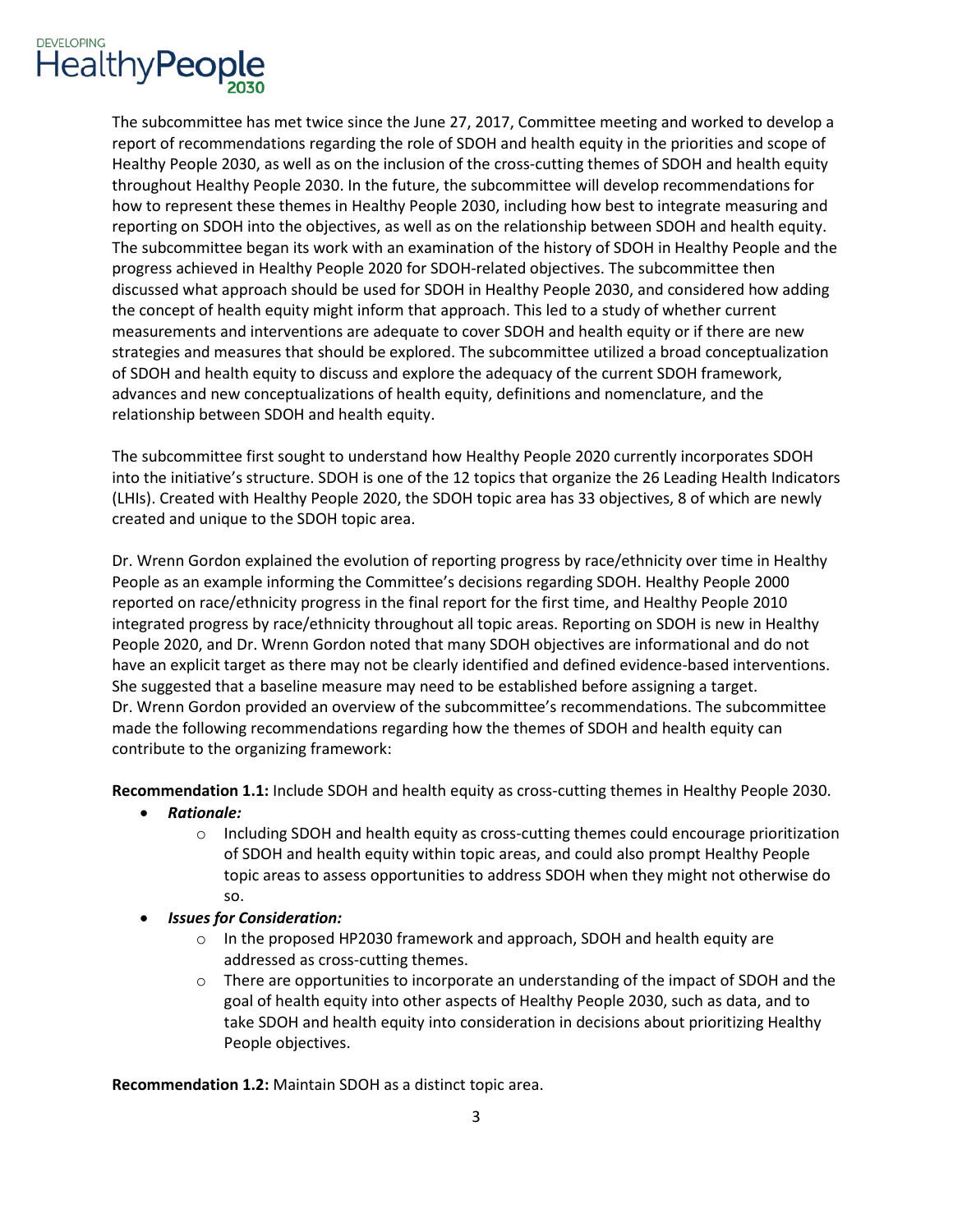- *Rationale:* 
	- $\circ$  Maintaining a separate topic area for SDOH would ensure that it continues to be acknowledged as a significant and uniquely overarching public health issue, and that Healthy People users will be able to select and view SDOH data separately, even if the data are embedded within other topic areas. This will make it easier for groups that are progress toward addressing SDOH (and achieving health equity) is readily assessed. doing work to address SDOH to use Healthy People data.
	- o The creation of the National Institute on Minority Health and Health Disparities (NIMHD) integrated into that of other, existing groups. offers an example of maintaining a separate identity for an issue, even as its work is
	- $\circ$  This remains a relatively new domain within Healthy People, and several objectives within the SDOH topic area lack targets.
	- $\circ$  While there have been important advances in the understanding of SDOH during the last decade, maintaining a separate topic area for SDOH would reflect the developmental status of public health approaches to addressing SDOH.
- *Issues for Consideration:* 
	- $\circ$  SDOH measures may be based on data from non-health sectors, with limitations on how they are measured.
	- could encourage advances in the measurement of SDOH, and the identification of  $\circ$  Due to the multi-sectoral nature of SDOH, a more integrated organizational approach emerging best practices for strategies to address SDOH.

The subcommittee made the following recommendation regarding how SDOH should be considered as an objective selection criterion within Healthy People 2030:

**Recommendation 2:** SDOH should be applied as a selection criterion for topic area objectives.

- *Rationale:* 
	- exclude, this criterion could ensure that objectives related to SDOH are included in Healthy People 2030 where appropriate. For example, if a topic area workgroup wanted to eliminate the objective on high school graduation rates, which are a strong indicator  $\circ$  As a topic area workgroup is reviewing objectives and determining what to include or for SDOH, this criterion would support its inclusion.
- *Issues for Consideration:* 
	- $\circ$  This recommendation will be of value in developing objective ways to prioritize objectives.
	- $\circ$  Criteria for relevance of additional SDOH objectives may include factors such as whether:
		- A measure has been identified
		- A valid data source is available
		- **An evidence base has been established for interventions that can result in** significant progress on the objective or LHI

 integrated manner throughout many relevant Healthy People 2020 objectives. Within a specific health environmental factors, individual behaviors, and treatment availability. SDOH are widely understood to Additionally, the subcommittee reviewed, considered, and continues to discuss how SDOH and health equity relate to health disparities, law, and policy. Disparities are measured and monitored in an area, disparities are driven by multiple health determinants such as biological and genetic risk,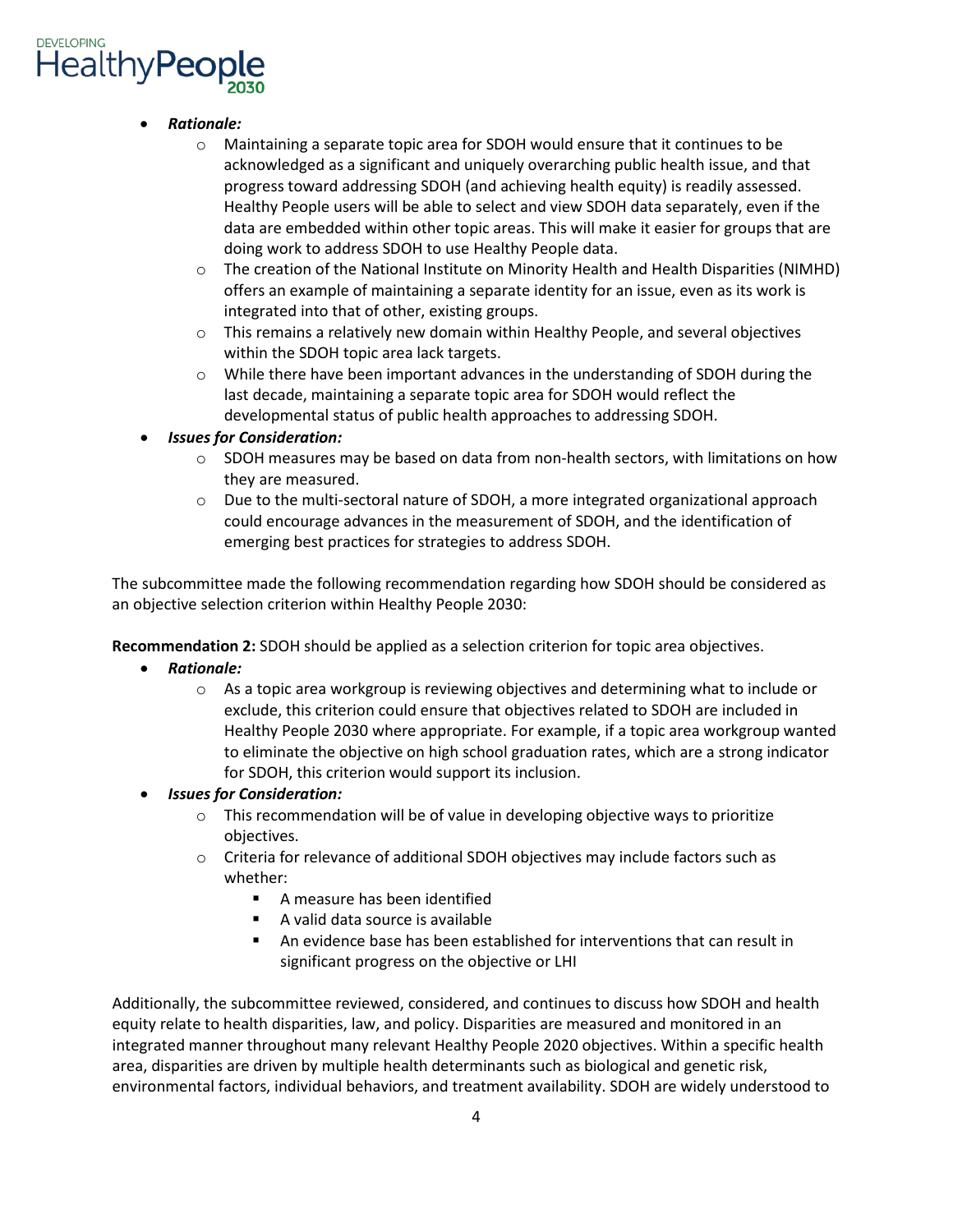

 be underlying drivers of health disparities, both because they are determinants of disparities that are should assess objectives related to social determinants, measures of disparities themselves, or a observed in many of the health determinants, and because they are directly linked to many health disparities. Dr. Wrenn Gordon noted that the Robert Wood Johnson Foundation (RWJF) distinguishes between health equity and health disparities by suggesting that disparities are what is measured. She suggested that it is important to consider whether measures under the Healthy People 2030 framework combination of both.

 People, its evolving definition, and current views on the health equity construct as an achievable Given the evolving definition and understanding of health equity, the Committee will review and discuss the brief on health equity under development to explore the historical use of this concept in Healthy outcome. The subcommittee continues to contemplate the ways in which law functions as an SDOH, and how policymaking across a range of health-related social factors (e.g., housing, nutrition, transportation) affects health equity.

The subcommittee requested a briefing paper that describes:

- How law can create, perpetuate, and ameliorate health-harming social conditions
- • Whether state and local efforts to implement "Health in All Policies" approaches may serve as a model for addressing SDOH and advancing health equity

Dr. Wrenn Gordon proposed the following next steps for the subcommittee:

- Continue to explore health equity through:
	- o Discussion about the health equity brief under development
	- $\circ$  Exploring nomenclature and recent advances in definitions, and measuring and discussing health disparities
- • Further discuss how SDOH and health equity relate to health disparities, law, and policy by:
	- o Examining SDOH concepts, current science, and the role of SDOH and health equity
	- $\circ$  Continuing to contemplate how law functions as an SDOH, and how policymaking across a range of health-related social factors (e.g., housing, nutrition, transportation) affects health equity
	- o Reviewing the law brief under development
- Develop additional recommendations in these areas.

### **Committee Discussion**

 The Committee discussed Recommendations 1.1 and 1.2, which are related to how the themes of SDOH aspiration; the brief on health equity will speak to this to ensure that Committee members are operating and health equity can contribute to the organizing framework. Dr. Cynthia Gómez noted that the subcommittee has taken care to consider SDOH and health equity separately, particularly regarding conceptualization and measurement. Health equity can be considered a value, a principle, or as a goal or from a common understanding of the concept.

 Dr. Nirav Shah suggested that the SDOH objectives could look at variation across the country and the target would be the national average; this would allow users to focus on measures with the most measuring variance in poverty levels rather than only measuring poverty levels) would help Healthy members agreed that Healthy People 2030 would benefit from embracing complexity. unexplained variation. Dr. Edward Sondik suggested that a shift toward more complex objectives (e.g., People 2030 speak to SDOH and encode SDOH within objectives and within targets; Committee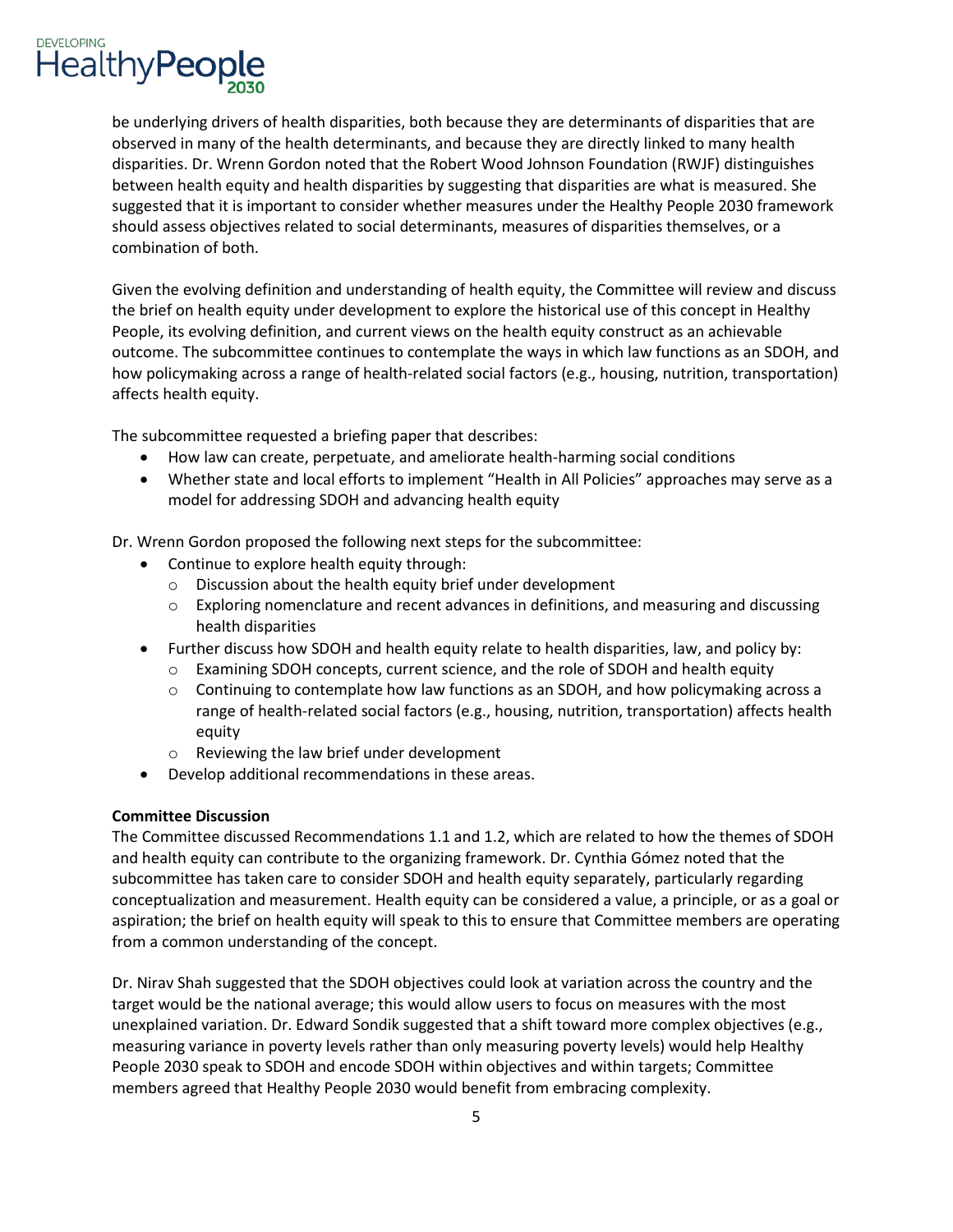

 Dr. Susan Goekler suggested that Healthy People 2030 could include data sources from a broader range Healthy People 2030; Dr. Wrenn Gordon replied that the initiative is limited to a more simplistic of sectors. Dr. Therese Richmond noted that Healthy People 2020's assessment of health disparities is fairly 1-dimensional, and hoped that more complex intersections of disparities could be measured in representation of disparities by its data sources. Dr. Jonathan Fielding suggested that valuable sectors may include transportation, housing, and criminal and juvenile justice; Dr. Paul Halverson added retail and information systems sectors.

Dr. Sondik noted that Healthy People 2030 could play a key role in stimulating data analysis and prompting use of multi-sectoral data by suggesting what research objectives should be undertaken in the future, and possibly identifying incentives and rewards for organizations that become involved. Recommendations 1.1 and 1.2 were **approved unanimously**.

 Next, the subcommittee discussed Recommendation 2, regarding applying SDOH as selection criteria for topic area objectives. Dr. Halverson suggested that the Committee remain open to the idea of Committee decided to wait to vote on Recommendation 2 until they have discussed the Prioritization developmental objectives, particularly as the initiative finds ways to engage a variety of sectors. The and Objective Criteria Selection subcommittee's recommendations as well.

 Dr. Fielding noted that policy takes many different forms, including both formal and informal laws and important to all sectors, but suggested that other sectors are more likely to engage with health if they Dr. Mary Pittman noted that the "Health in All Policies" framework has successfully encouraged many regulations. Dr. Fielding also commented that the term "Health in All Policies" suggests that health is believe there is a distinct benefit of the collaboration. Mr. Joel Teitelbaum agreed with this assessment. sectors to look at their decisions and policies from a different perspective.

Dr. Pittman suggested that the subcommittee study the variety of different ways that health equity is measured. Dr. Fielding asked where resilience fits into the subcommittee's discussion; Dr. Wrenn Gordon had removed text from the report about the conceptualization of SDOH as a health and wellbeing outcome because the subcommittee was not ready to produce a succinct recommendation regarding this topic, but the subcommittee will continue to discuss the subject in future meetings.

## **Data Subcommittee and Recommendations Regarding Increasing Data Timeliness and Dissemination and Developing a Data Logic Model**

9:40 a.m. – 10:55 a.m.

 June 27, 2017, Committee meeting. The Data subcommittee has met twice since then. Key issues required data points, syndication of content to stimulate data use, data source standards, and the role Dr. Sondik, chair of the Data subcommittee, provided an overview of the subcommittee's work since the considered by the subcommittee include data timeliness, data quality, periodicity of the data, number of of data in Healthy People.

 surveys, and other data sources (e.g., air quality index). In total, 191 data sources are used in Healthy Dr. Sondik spoke about the role of data in Healthy People. Data is key because it enables Healthy People to track objectives and measure progress over the decade. Healthy People relies on many diverse data systems, including national censuses of events (e.g., births and deaths), nationally representative sample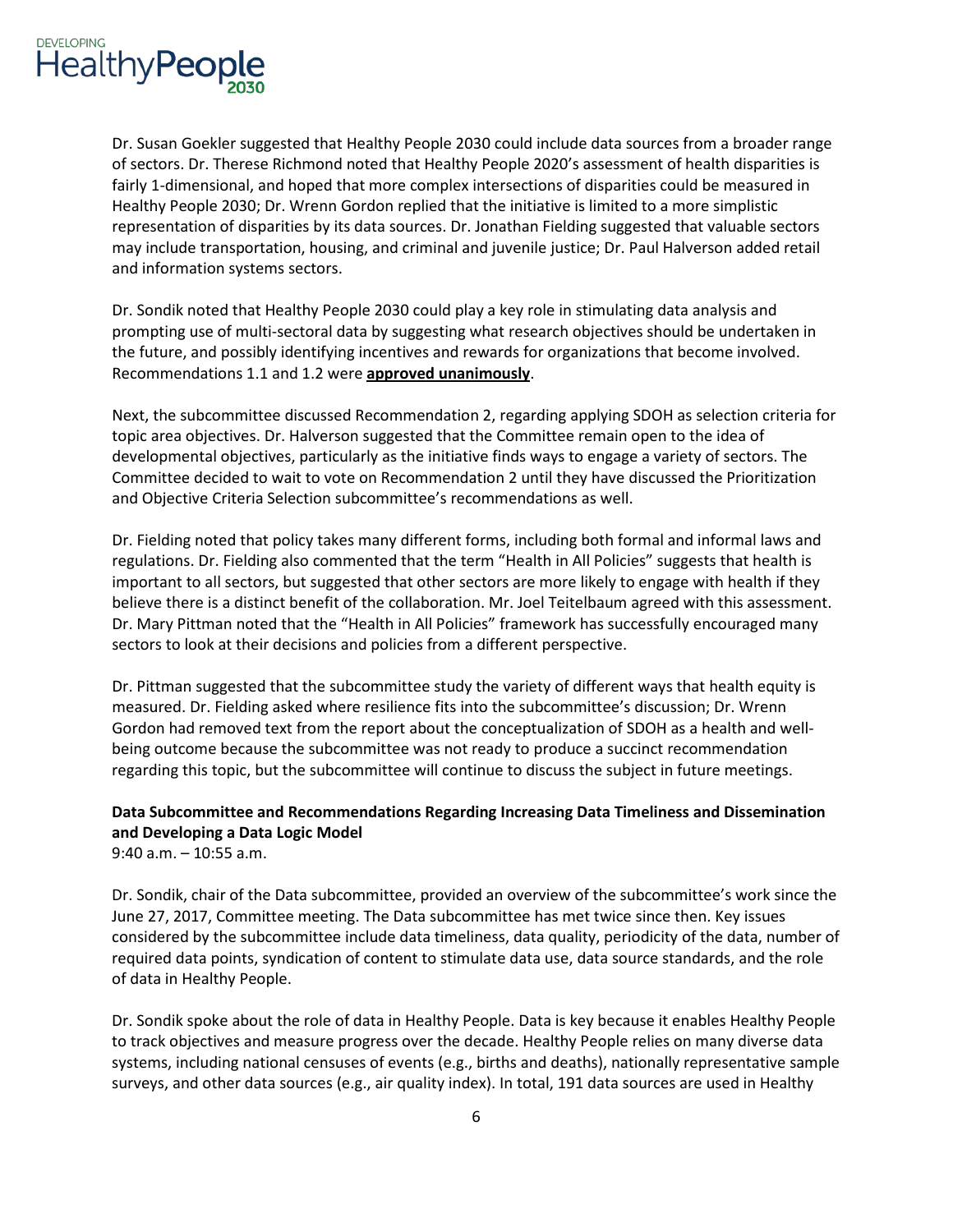

 People 2020. However, challenges exist. For example, the data sources are of varying quality and People 2030 is to balance data quality and timeliness. Timeliness can be impacted by how frequently the data is collected, but also, in terms of Healthy People objectives, by how long it takes for the analysis and updating of data to occur on the website. Additionally, there is the challenge of local needs for data in addition to national sources of data. formats and about two-thirds of the data sources do not have annual data. The challenge for Healthy

Dr. Sondik reviewed the recommendations from the Data subcommittee.

#### Timeliness of the Data

**Recommendation 1.A:** For LHIs, data should ideally be made available within 1 year of the end of data collection.

**Recommendation 1.B:** As a selection criterion for LHIs, include the requirement that data be available within 1 year of data collection.

 more than 2 years after data collection. **Recommendation 1.C:** For other Healthy People 2030 objectives, data should be made available no

- *Rationale:* 
	- objectives' targets.  $\circ$  Timely data enables earlier assessment of progress and earlier intervention to meet the
- *Issues for Consideration:* 
	- collection, the periodicity of data collection, and the data agency's capacity to manage  $\circ$  Timeliness depends on a combination of factors: quality control and processing after the full set of objectives (now about 1,300) for editing and analysis.

#### Periodicity of the Data

 other objectives. Data sources that do not meet these standards are encouraged to increase their **Recommendation 2.A:** Data collection should ideally occur annually for LHIs, or at least every 2 years for periodicity.

- *Rationale:* 
	- $\circ$  The frequency of data release is important to ensure that sufficient information is available to support ongoing, constructive public health action.
- *Issues for Consideration:* 
	- $\circ$  Healthy People data releases are subject to the schedules and statistical designs of data systems as well as the data processing resources data and HP staff.
	- $\circ$  Some data source designs require at least 2 years for an adequate sample (e.g., the National Health and Nutrition Examination Survey).

### Number of Required Data Points

**Recommendation 3.A:** It is strongly recommended that LHIs have annual data points and other objectives have at least 3 data points within the decade.

**Recommendation 3.B:** To establish reliable trends, data points may include those from a prior decade if comparable in outlining a trend.

• *Rationale:*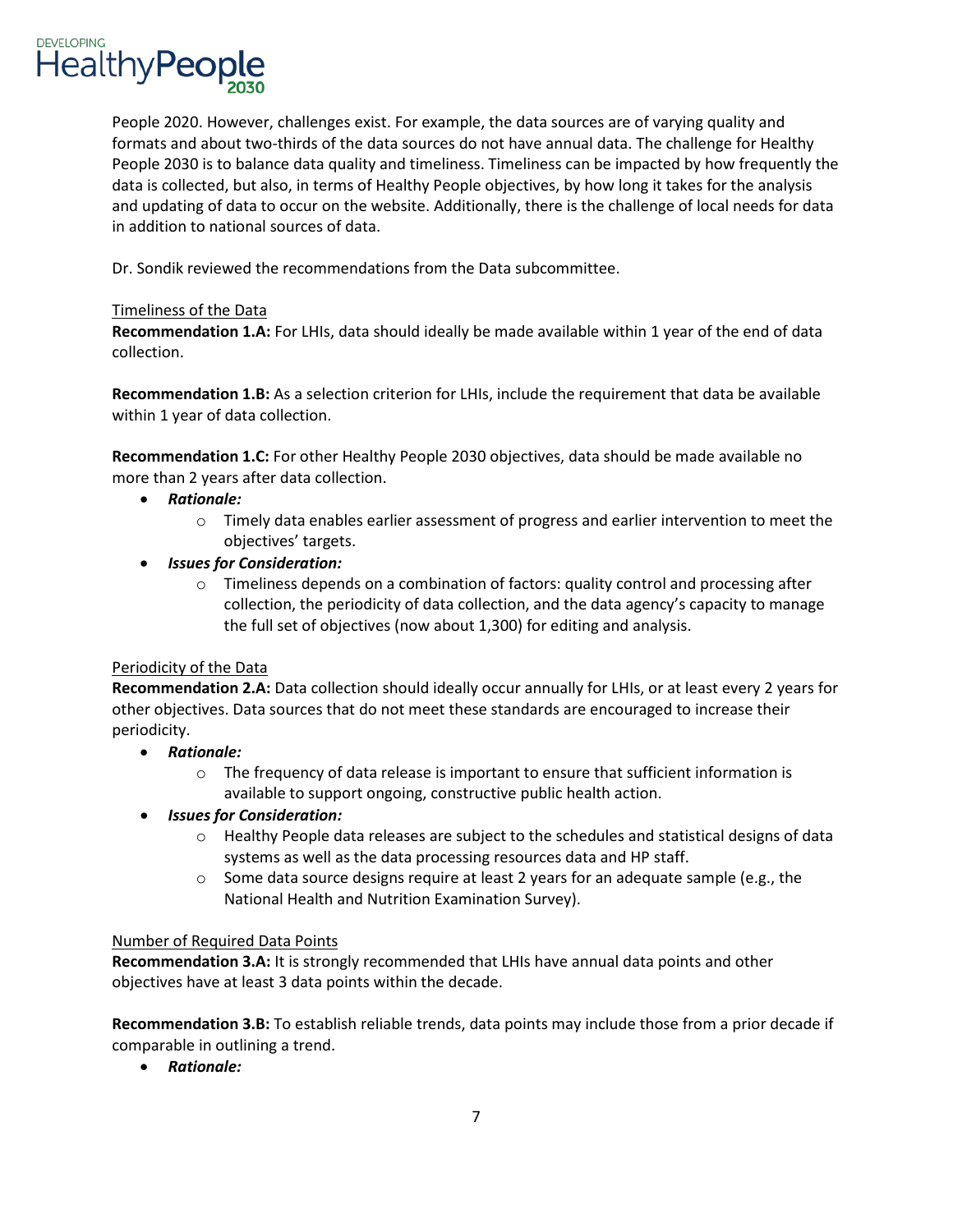

o Currently, Healthy People 2020 objectives are required to have 2 data points. Having only 2 data points may lead to false conclusions about whether the objective's measure is increasing, decreasing, or remaining the same.

## • *Issues for Consideration:*

 $\circ$  Increasing the number of data points depends on increasing periodicity, and on having adequate resources.

#### Syndication of Content to Stimulate Data Use

 possible, increase in number. **Recommendation 4:** Current data syndication efforts should continue for Healthy People 2030 and, if

- *Rationale:* 
	- audience for, and users of, Healthy People.  $\circ$  Disseminating data through content syndication has the potential to increase the
- *Issues for Consideration:* 
	- could be employed. The total number of objectives is also a factor. o Increasing syndication depends on sufficient staff resources; conceivably, third parties

#### New Data Sources and Data Source Standards

**Recommendation 5:** When objectives and data sources for Healthy People 2030 are being selected, the quality of the potential data sources should be considered.

- *Rationale:* 
	- $\circ$  To date poor data quality has not been an issue, but as new data sources are explored their quality should be assessed.
- *Issues for Consideration:* 
	- federal data standards.  $\circ$  Data should be measured according to recognized data standards, such as the OMB

 innovation in data. Dr. Sondik also noted areas the subcommittee will consider in the future, which include how progress is assessed (e.g., through updates, progress reviews, etc.); how to encourage data development at the state and local level; national data partnerships; summary measures of health and well-being; and

### **Committee Discussion**

 actions are impacting the objectives. Dr. Sondik and Dr. Halverson agreed that data on interventions is Dr. Fielding commented that it would also be important to address data about interventions and what important for effecting change.

 Dr. Halverson noted there are often challenges with the tradeoffs of the timeliness, quality, and years due to the need to confirm small numbers of births and deaths with other states. Ultimately, they determined a tradeoff was needed to allow the use of near-final but more recent data to look at infant provisional data is important for progress. Dr. Sondik noted that the National Center for Health Statistics has recently focused on making data available and being willing to make corrections later if necessary. completeness of data. He shared an example from when he was a state health officer and the health department was trying to address infant mortality in the state. He noted that health officials were frustrated with the delay in data sharing, noting that often final birth and death data were delayed by mortality. The availability of data in a more timely manner spurred action to address the issue and had been a worthwhile tradeoff. Dr. Halverson suggested that allowing and encouraging the use of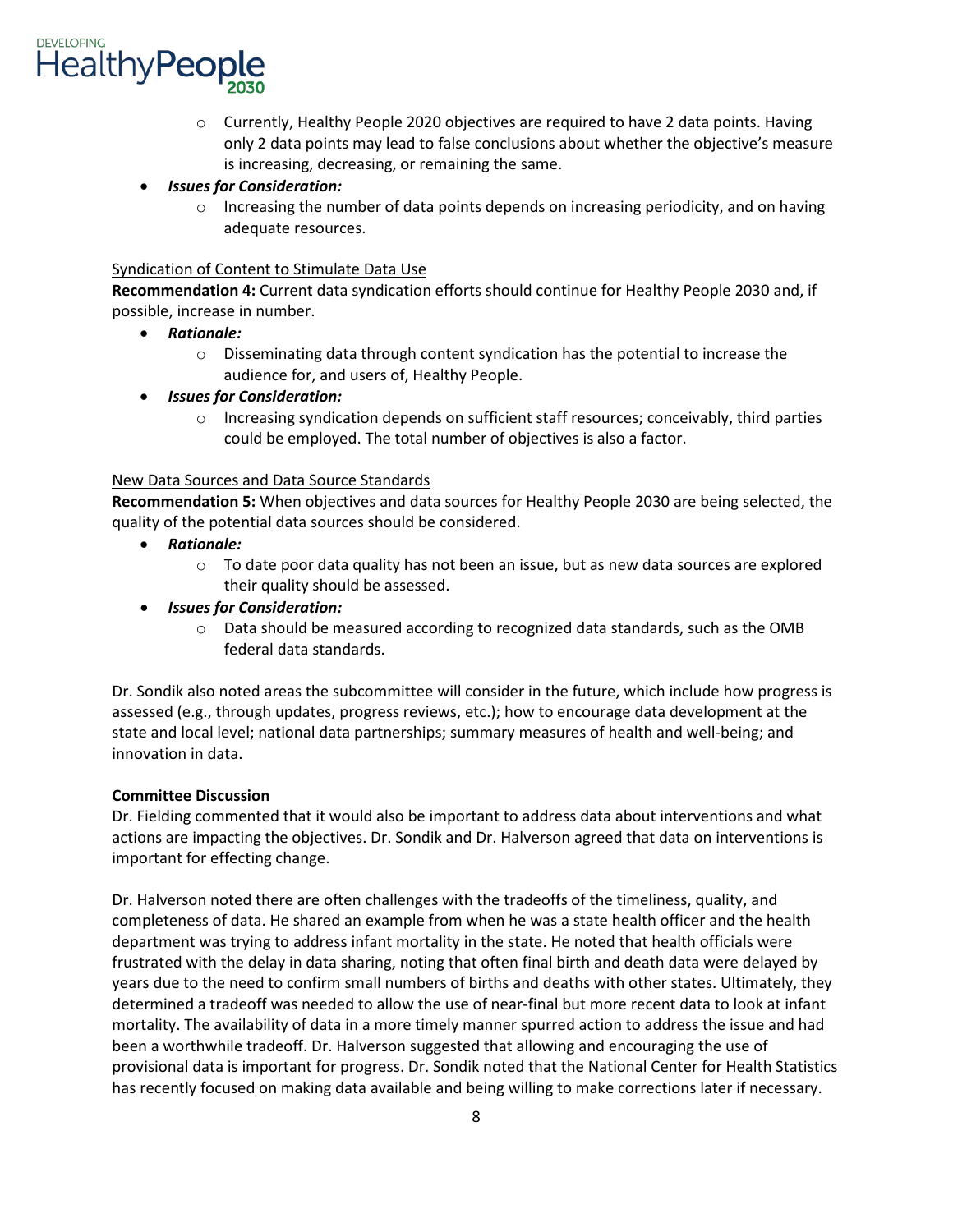

 There may be areas where national data is lacking but local data is very strong, so they want to promote data and aggregate it to the national level. Many federal grants require a link to Healthy People to receive funding, and there is an opportunity for Healthy People 2030 to speak about the need for Dr. Gómez noted that the Committee should be careful in how they word the criteria for data quality. the use of that data. Dr. Wrenn Gordon commented that there may also be an opportunity to use local collaboration. She added that there might also be opportunities to encourage states to collect data and facilitate interest in building data infrastructure. Dr. Sondik noted that aggregated data could be useful but it would be important to ensure that the data sources are high quality, since it would be detrimental to Healthy People if the data sources were not respected.

 collection. Dr. Sondik noted that 38% of Healthy People 2020 objectives would be affected, as well as 1 collection period of approximately 4 years. Therefore, more frequent data collection is not possible, but it is a highly respected survey that gathers detailed information on this topic. Dr. Wrenn Gordon asked for more information about the impact of requiring annual or biennial data LHI, which is related to the percentage of sexually active females ages 15–44 receiving reproductive services. Data for that LHI comes from the National Survey of Family Growth, which has a long data

 Mr. Teitelbaum asked if Recommendation 5 was stating that Healthy People 2030 should use the same noted that Healthy People 2020 does not have a quality measure for each data source or criteria for the data sources, so the Data subcommittee's suggestion is to judge data sources against a set of criteria, standards for quality or whether it is proposing new standards for Healthy People 2030. Dr. Sondik like the OMB federal data standards.

 real time. This might require different data sources or approaches than currently exist. Dr. Richmond explained that the subcommittee has been considering data partnerships, which would be a mechanism Dr. Shah commented that the name "Leading Health Indicators" implies that the data should be available on a frequent basis (e.g., weekly, monthly, etc.), not every 1 or 2 years. He noted it is difficult to act on annual or biennial data. It can be used to benchmark or prioritize, but it won't spur action in for incorporating new data sources.

 electronic medical records and other non-survey sources of data. Additionally, data sources outside of the health sector may need to be included if there will be measurement in areas related to SDOH. Dr. regards to interventions that work. Dr. Goekler suggested that one challenge with these recommendations is that it is difficult to know what capabilities will be available throughout the next decade, particularly from new data sources like Fielding mentioned qualitative data as another source of data that could be important, particularly in

 vote on the recommendations. The Committee agreed to defer votes on Recommendations 1.A and 1.B because they reference LHIs and selection criteria, which will be discussed further by other The Committee discussed each of the recommendations in turn and determined whether to defer or subcommittees.

 implying that 2 years is a good standard. Dr. Sondik noted that the subcommittee was trying to balance The Committee discussed Recommendation 1.C. Dr. Fielding suggested a revision to note that data should be available preferably within a few months, but no longer than 2 years. He was concerned about what was possible and reasonable; for example, it would be difficult to report data more frequently than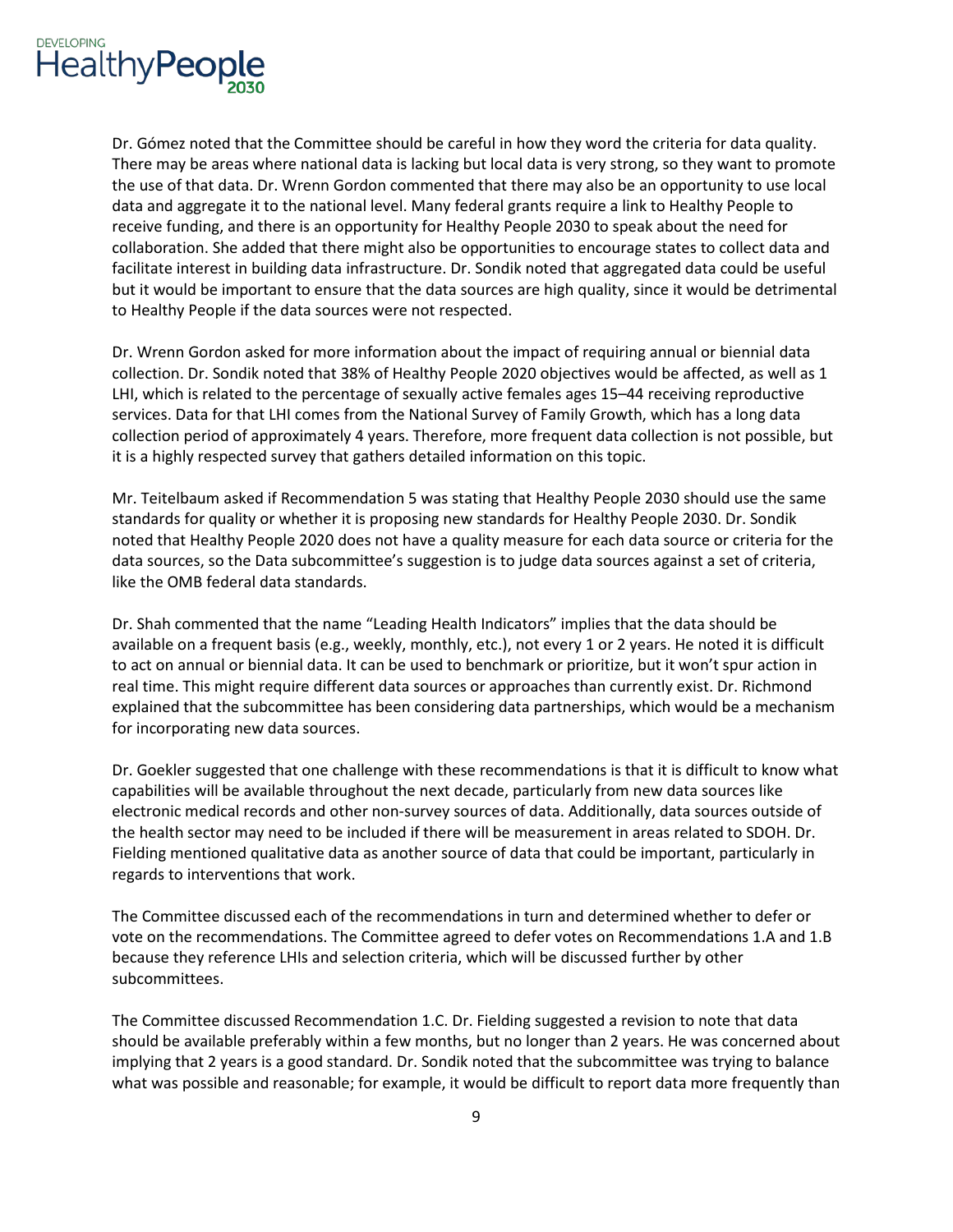every 2 years for some non-federal data sources in Healthy People. Dr. Halverson raised concerns about promoting updates of data no later than 2 years, indicating that more timely data may prove to be more actionable for stakeholders and that the data that are 2 years old are not ideal. The Committee initially approved this recommendation but later elected to defer a vote on this recommendation as it was related to Recommendations 1.A and 1.B.

There was no discussion on Recommendations 2.A or 3.A as they also referenced LHIs. Recommendations 3.B. and 4 were **approved unanimously**.

 The Committee discussed Recommendation 5. Dr. Wrenn Gordon was concerned this recommendation may be interpreted to only apply to new data sources or objectives. Dr. Sondik explained that any objectives proposed for Healthy People 2030 should include a review of the data source and data quality, whether new to Healthy People or already in Healthy People 2020. Dr. Halverson was concerned about inferring that only data sources of the highest quality can be included, given the discussion about recommendation should be revised to be more precise and clearer about data quality, and should clearly state that it applies to existing and new data sources. This recommendation will be revised by the subcommittee. tradeoffs and use of imperfect data to spur action. Mr. Teitelbaum noted that the language "should be considered" may need to be revised to be more precise. The Committee agreed that the

The Committee took a 10-minute recess.

# **Prioritization Subcommittee and Recommendations Regarding the Priorities and Scope of HP2030 and the Criteria for Selecting Objectives**

11:05 a.m. – 12:30 p.m.

Dr. Fielding reviewed the charge of the subcommittee, which is to: 1) Identify criteria to be used in prioritizing and setting quantifiable objectives; and 2) Consider how to reduce the overall number of measurable objectives. The subcommittee has met twice since the June 27, 2017, Committee meeting. Dr. Fielding provided an overview of the recommendations of the subcommittee. The recommendations include:

## **1. Scope of Healthy People 2020**

### **Recommendation:**

Give priority attention to health inequities and opportunities to reduce them.

### **Recommendation:**

 Make economic and prevention effectiveness analyses for Healthy People objectives part of budget priorities for the government. Analyses should include preventable health burden and intervention cost effectiveness.

### **Recommendation:**

The availability of an effective intervention is a critical consideration. Healthy People 2030 should drive action on issues for which there is a known, effective intervention. The core set of implementation objectives should only include those that have data on effective interventions. Particular attention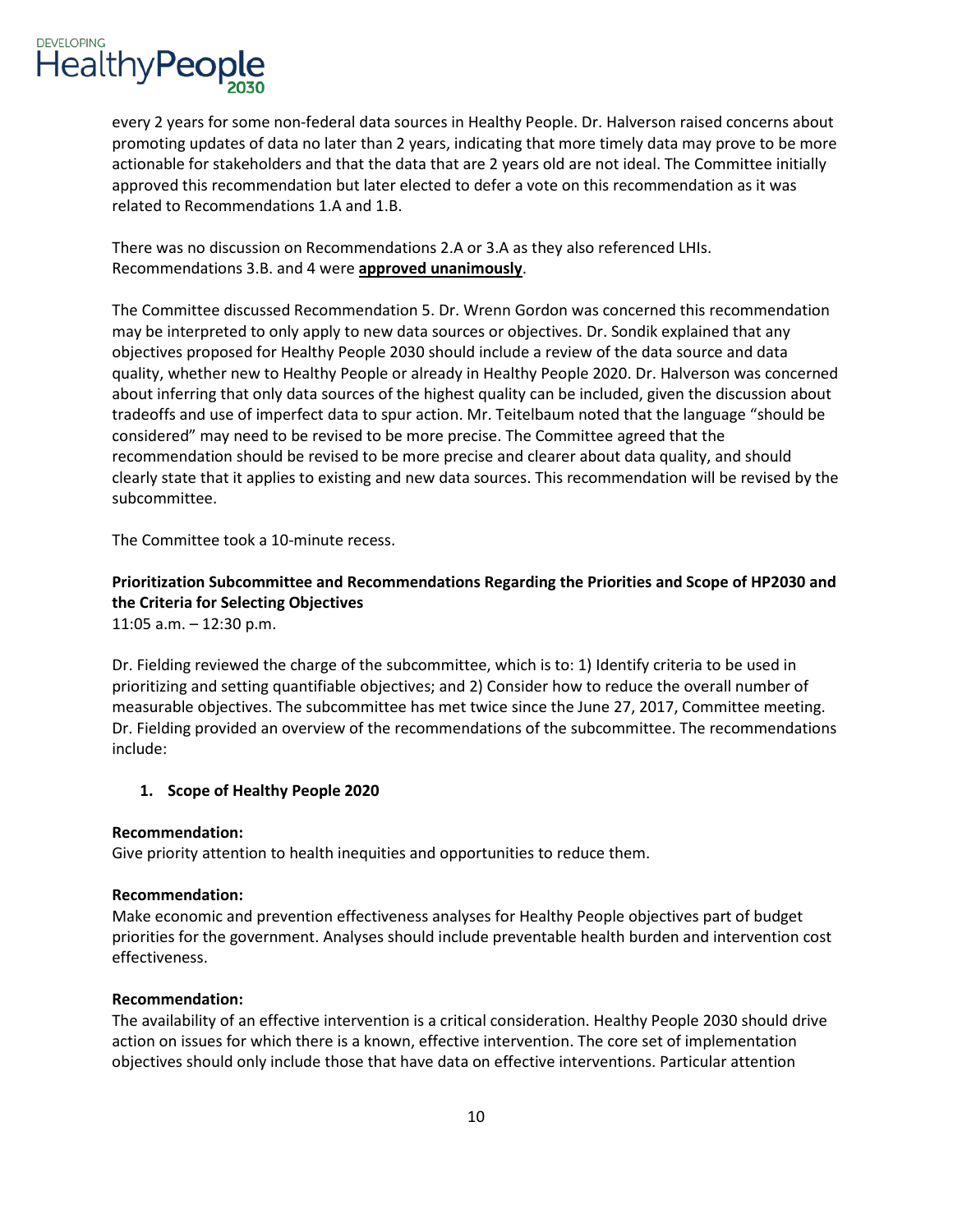

 should be accorded to any objectives that were not included in Healthy People 2020 but that meet these inclusion criteria.

## **2. Criteria to Be Used in Prioritizing Quantifiable Objectives**

### **Recommendation:**

 Healthy People 2030 should identify priorities and opportunities by applying a prioritization framework, information on the overarching purpose of the initiative, inclusive of increasing health equity. generalizable to and usable by all target audiences. The initiative should offer context and background

Broad criteria are listed below:

- • Overall health burden (both preventable and not yet preventable based on current opportunities)
- from implementation of available effective interventions • Preventable burden (i.e., ameliorable fraction/amount of health and well-being to be gained)
- Health inequities/disparities reductions possible based on current opportunities
- Cost effectiveness and prevention effectiveness

## **3. Criteria for Selecting Objectives for the Framework**

#### **Recommendation:**

The following 8 criteria should be taken into consideration when commenting on the proposed objectives or suggesting additional ones.

The criteria are listed below in the Committee Discussion section.

### **4. Organizing Opportunities Within Healthy People 2030**

### **Recommendation:**

 Healthy People 2030 should offer users the flexibility to array objectives according to different interests or dimensions. The organization of Healthy People 2030 could offer analysis by age group across the life domain (social environment, physical environment, behavior, clinical, etc.), intervention type (policy, education, clinical, system, etc.), risk factors, disease or injury, or target audience (business, schools, course, and it could be organized by a number of different organizational approaches, such as: general states, local government, federal government, clinical care system, etc.).

 To illustrate how the approach to organizing objectives might shape analyses and content, the subcommittee offers preliminary ideas on how opportunities could be arrayed and analyzed by life course. Additional examples could be developed to provide guidance for the Federal Interagency Work Group (FIW).

### **5. Process for Developing Healthy People 2030 Objectives**

#### **Recommendation:**

 to prioritizing and objective setting. For some topics, the preferred approach should involve leadership The U.S. Department of Health and Human Services (HHS) should use a blended, public-private approach and coordination from FIW, but with meaningful involvement from relevant private organizations. For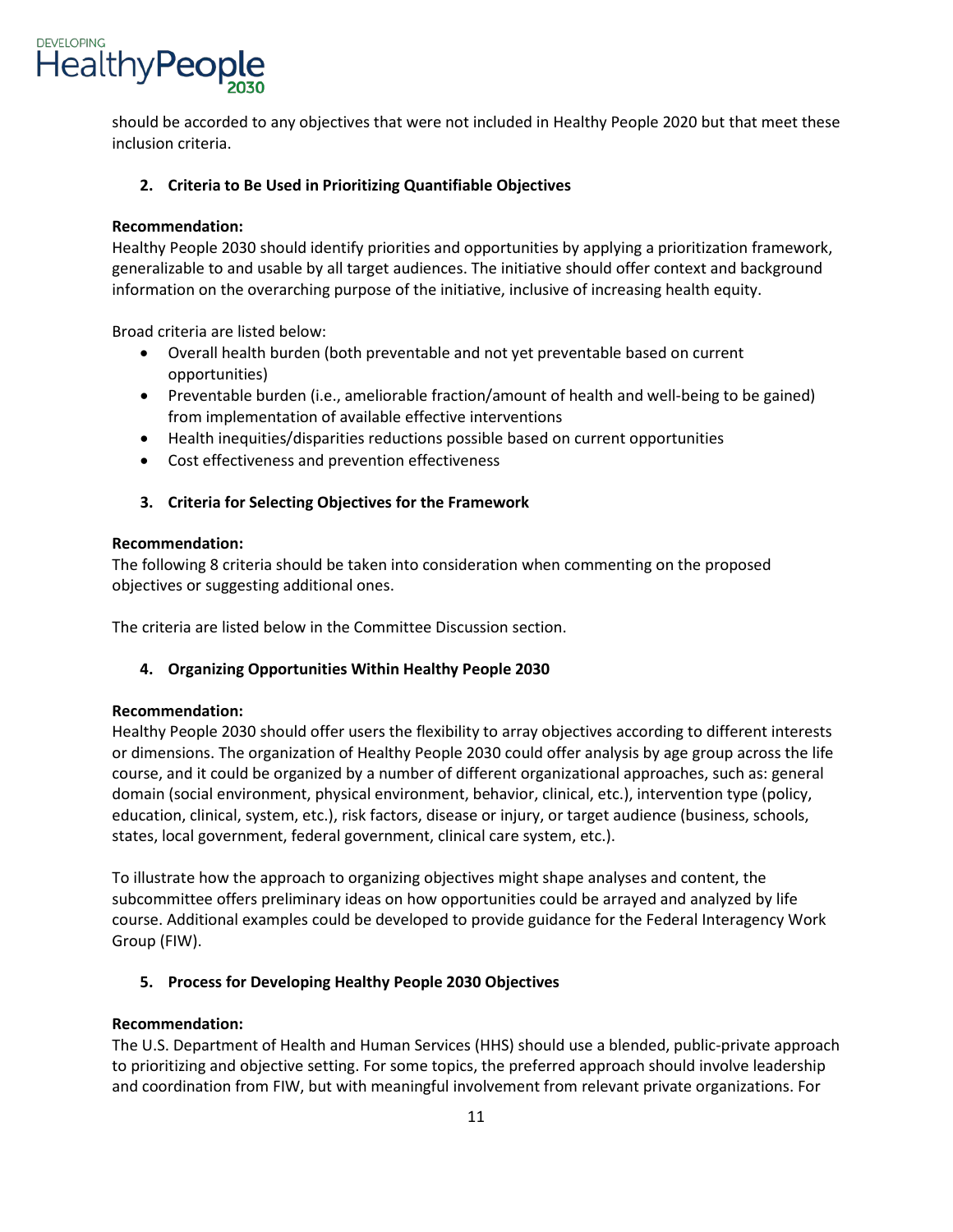

others, it would be preferable to have private-sector organizations provide leadership and coordination, but with involvement of appropriate federal organizations. The subcommittee also recommends that HHS, working with FIW, develop guidelines for how to distribute responsibilities in a manner that builds on the strength of both the public and private sectors, and promotes efficiency and transparency.

## **6. Setting Targets for Healthy People 2030 Objectives, and Modifying These Based on New Evidence and Data During the Decade**

#### **Recommendation:**

Healthy People 2030 objectives should include targets that employ best current knowledge to estimate what can be achieved, and how quickly, for systematically identified opportunities. The initiative should not make use of incremental targets or default to 10% improvement, as it did often in Healthy People 2020.

#### **Recommendation:**

 Healthy People 2030 should not be a static document, but should be subject to revisions based on new knowledge and experience in efforts to achieve defined objectives.

### **7. Reducing the Overall Number of Objectives in Healthy People 2030**

#### **Recommendation:**

 Reduce the overall number of objectives included in Healthy People 2030 by eliminating objectives that be moved to an appendix of research opportunities. have limited data available, except in certain circumstances (i.e., objectives that are important but have no baseline data, for which a data source could be developed and monitored). Developmental objectives should not be counted along with regular objectives but should be placed in a separate section. Developmental objectives that have not progressed by a particular date, e.g., mid-course review, could

### **8. Developing and Organizing a Separate List of Research Priorities**

### **Recommendation:**

 HHS, through its many agencies, needs to play an enhanced role in helping stakeholders meet the Healthy People objectives. It should prioritize financial and policy support for activities that, based on of Healthy People 2030 objectives with the responsibilities and accountability of all its agencies and support the identified priority developmental and research needs. HHS should also explore whether the priorities and activities of other advisory bodies are consistent with this recommendation, if such an the best evidence, have a high likelihood of improving measurable outcomes. It should assure alignment activity would be permissible under FACA regulations.

 process for developing objectives for Healthy People 2030 must balance empowering stakeholders and for selecting LHIs, and guidance for developing the Healthy People 2030 objectives through a blended, After summarizing each of these recommendations, Dr. Fielding discussed the rationale and important considerations related to the recommendations. He also noted recognized limitations, and that the ensuring that high standards of quality, consistency, and credibility are maintained. Dr. Fielding described the subcommittee's next steps, which include developing a recommendation on the process public-private approach.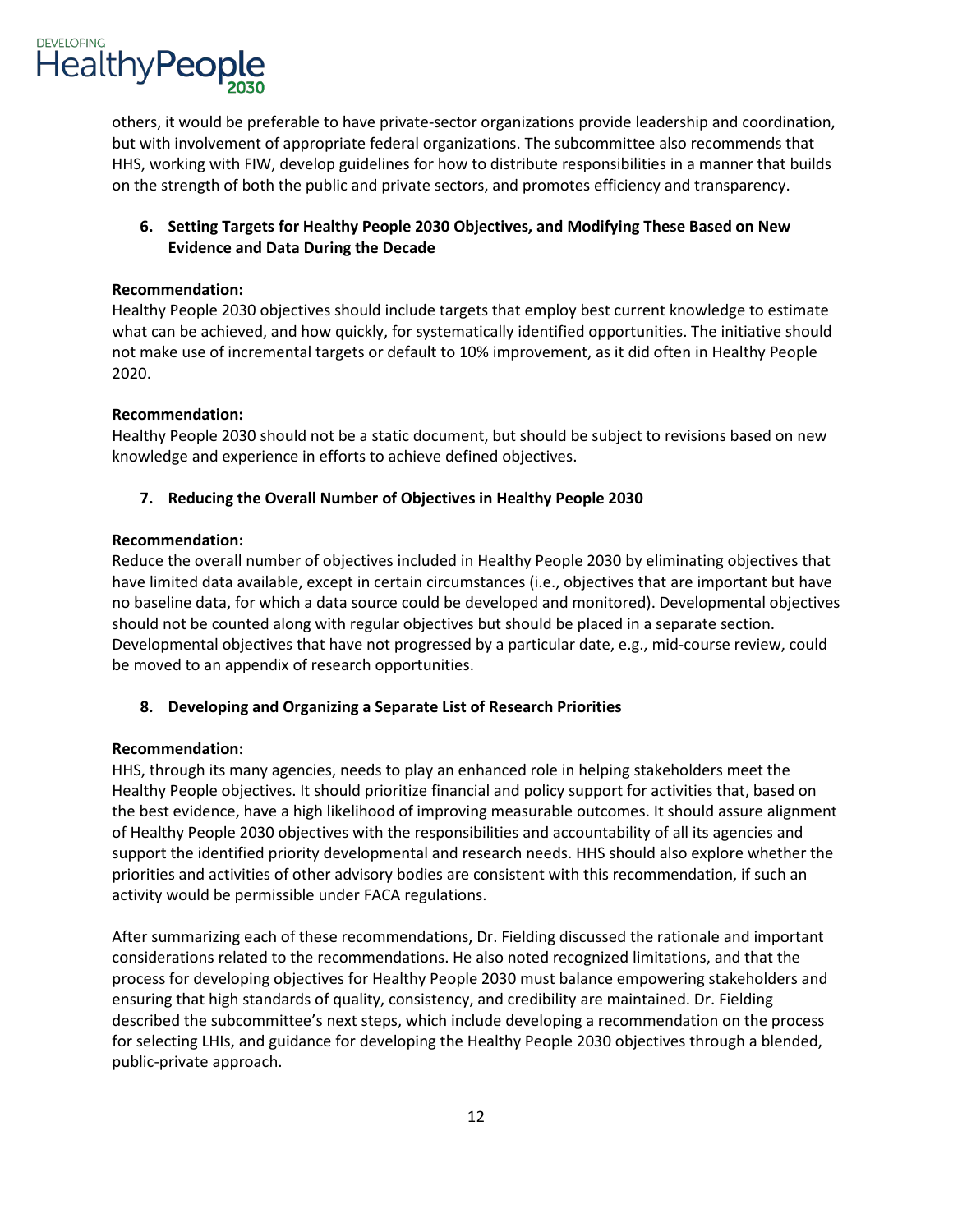

#### **Committee Discussion**

The Committee members discussed the recommendations from the Prioritization and Objective Selection Criteria subcommittee. There were a number of suggested revisions to the recommendations:

## **1. Scope of Healthy People 2030**

 The first recommendation states, "Give priority attention to health inequities and opportunities to reduce them." One suggestion was to revise this language to a positive framing, for example, "Give suggestion was, "Give priority attention to the goal of health equity and opportunities to address the availability of an effective intervention is a critical consideration." The Committee noted it should be priority attention to achieving health equity and addressing the social determinants of health." Another social determinants of health and reduce health disparities." The third recommendation states, "The clear that "intervention" includes policies, systems, and program-level interventions, in addition to medical and/or behavioral interventions.

 transformed into a narrative that introduces the recommendations, as these 3 concepts align with the The subcommittee decided the first section on the scope of Healthy People 2030 should serve as an introduction to and framing of the remaining recommendations. These recommendations should be overall framework.

## **2. Criteria to Be Used in Prioritizing Quantifiable Objectives**

 quantifiable objectives. Dr. Halverson requested that language for the broad criteria be inclusive of cross-cutting public health issues like public health infrastructure. Dr. Kleinman suggested including language in the introduction to both #2 and #3 that highlights the importance of infrastructure as a critical part of the foundation needed to operate. This recommendation was **approved unanimously**. The Committee members agreed with this recommendation and the broad criteria for prioritizing

## **3. Criteria for Selecting Objectives for the Framework**

 used to prioritize objectives. Dr. Pronk asked whether selection of objectives would occur based on all or must meet to be included in Healthy People 2030. Similarly, he asked whether the criteria vary in terms of level of importance. Dr. Kleinman said the Committee could recommend a decision-making tool that Dr. Sondik asked whether the Committee should describe an algorithm for how these criteria would be some of these criteria. The Committee needs to determine the minimum number of criteria an objective could help with the selection process and describe how the criteria would be operationalized. Finally, Committee members asked whether there are any other criteria that should be included, in addition to these 8 criteria. The Committee discussed adding the criterion from the SDOH and Health Equity subcommittee.

 The criteria for prioritizing quantifiable objectives are listed below. Suggestions for revisions by the Committee members are reflected:

 agencies, states, localities, non-governmental organizations, and the public and private practices, and other environments.<br>13 • The result to be achieved should **reflect issues of national importance**, be useful and **understandable** to a broad audience, and **support the Healthy People 2030 goals**. Federal sectors should be able to use objectives to target efforts in schools, communities, work sites, health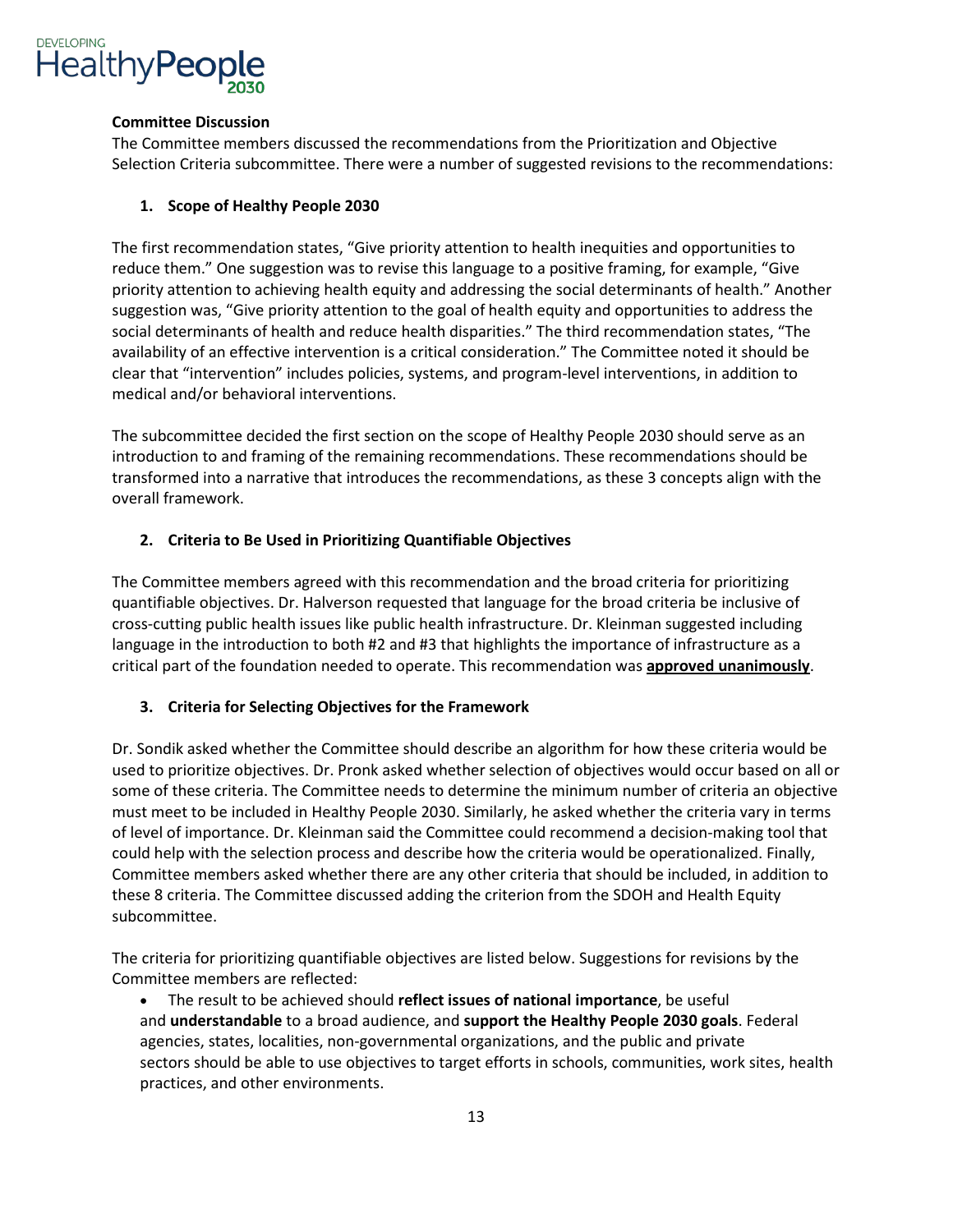

 • Objectives should be **prevention and protection oriented** and **should address health improvements that can be achieved** through population-based public health infrastructure and individual actions, and systems-based, environmental, health-service, or policy interventions.

 $\circ$  This revision was suggested to ensure infrastructure objectives are not excluded based on this criterion.

 (defined as quantitative values to be achieved by the year 2030). • Objectives should **drive actions** that will work toward the achievement of the proposed targets

 • Objectives **should be measurable** and **should address a range of issues**—such as behavior and of a community to plan, implement, and evaluate health strategies.) health outcomes; availability of, access to, and content of behavioral and health service interventions; socio-environmental conditions; and community capacity—**directed toward improving health and well-being** across the life span. (Community capacity is defined as the ability

 o This revision was suggested to reflect the language used in the Healthy People 2030 framework developed by the Approaches subcommittee.

 continuity **should not be the sole basis** for maintaining or archiving an objective. Whether or not an objective has met its target in a previous Healthy People iteration also should not determine whether it is maintained or archived. If an objective meets all of the established criteria, avoiding arbitrary removal will support the integrity of the Healthy People system. Exceptions include when an objective is no longer relevant or is subsumed by another objective. • **Continuity and comparability** of measured phenomena from year to year **are important**, but

 **item**. • The objectives should be **supported by the best available scientific evidence**. The objective selection and review processes should be flexible enough to allow revisions to objectives to reflect major updates or new knowledge. If an important objective **does not have any evidence of improvement** through an effective intervention, it should become a **prioritized research agenda** 

 addressed, based on an examination of the available evidence on vulnerability, health status, and disparate care. • Objectives should **address health inequities** in defined populations. These include populations categorized by race/ethnicity, socioeconomic status, gender, disability status, sexual orientation, and geographic location. For particular health issues, additional special populations should be

 $\circ$  The Committee agreed that the population subgroups should be described as examples, not as an exhaustive list.

 • Healthy People 2030, like past versions, is heavily data driven. **Valid, reliable, nationally representative data and data systems should be used** for Healthy People 2030 objectives. Each point (in addition to the 2 that are required) is recommended, but not required. regular objective must have 1) a data source, or potential data source, identified; 2) baseline data; and 3) assurance of at least 1 additional data point throughout the decade. One additional data

 $\circ$  One Committee member expressed concern regarding "nationally representative data," noting the importance of state and local data for some objectives.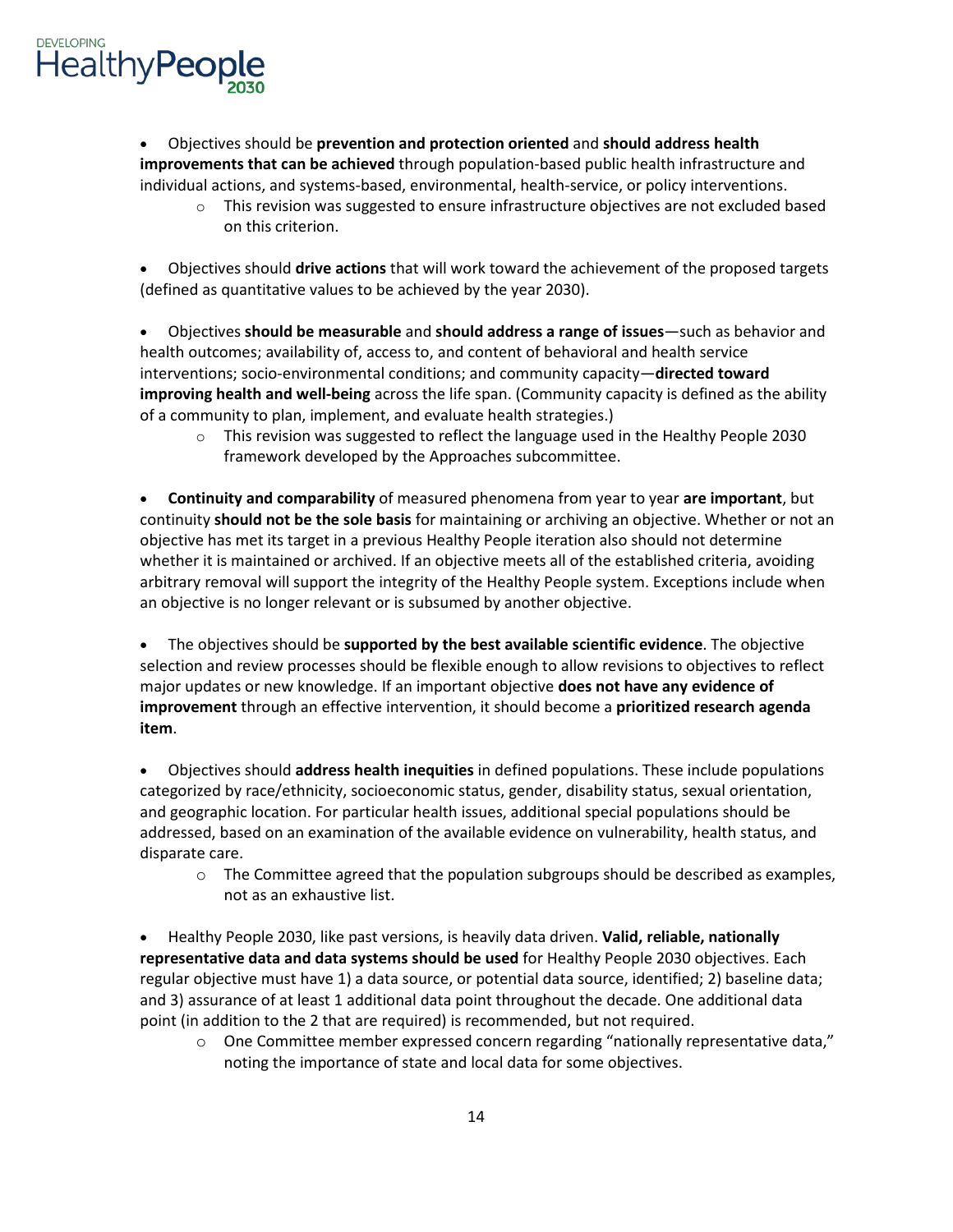## **4. Organizing Opportunities Within Healthy People 2030**

 Or is the organizing framework established and then objectives are selected within that framework? The SDOH and Health Equity subcommittee has also discussed approaches for organizing objectives within Healthy People 2030. Committee members noted that more detail could be added to this recommendation. Dr. Sondik asked whether the organization of objectives will occur before or after applying the criteria to a set of objectives. For example, are objectives selected first and then organized?

## **5. Process for Developing Healthy People 2030 Objectives**

The Committee said this recommendation should be more inclusive of a wide range of stakeholders for all sectors, including governmental representatives. Dr. Halverson, chair of the Stakeholder Engagement and Communication subcommittee, expressed strong support that this recommendation align with the work and recommendations of his subcommittee.

## **6. Setting Targets for Healthy People 2030 Objectives, and Modifying These Based on New Evidence and Data During the decade**

There was no discussion on this recommendation.

## **7. Reducing the Overall Number of Objectives in Healthy People 2030**

 The Committee discussed the recommendation to reduce the overall number of objectives included in Healthy People 2030 by eliminating objectives that have limited data available. Some Committee members were confused by this recommendation. The Committee members agreed that this recommendation was included within #3 (Criteria for Selecting Objectives for the Framework), and decided to remove this as a separate recommendation.

### **8. Developing and Organizing a Separate List of Research Priorities**

was an innovative approach to reclassifying objectives without disenfranchising them. Dr. Halverson said these research priorities should be emphasized, and he thought this recommendation

 recommendations on the second day of the meeting. The Committee determined additional discussion was required and planned to discuss the remaining

The Committee adjourned for lunch.

### **Stakeholder Panel**

1:40 p.m. – 3:30 p.m.

### **Presentation from Paul K. Halverson, DrPH, MHSA, FACHE**

Dr. Halverson presented information on how the Association of Schools and Programs of Public Health (ASPPH) has historically been involved with the Healthy People initiative. ASPPH is a member of the Healthy People Curriculum Task Force (HPCTF) where it represents academic public health. Academic public health has been significantly involved in the initiative; faculty at schools and programs of public health lead efforts to measure the effects of prevention activities, which is an important goal of the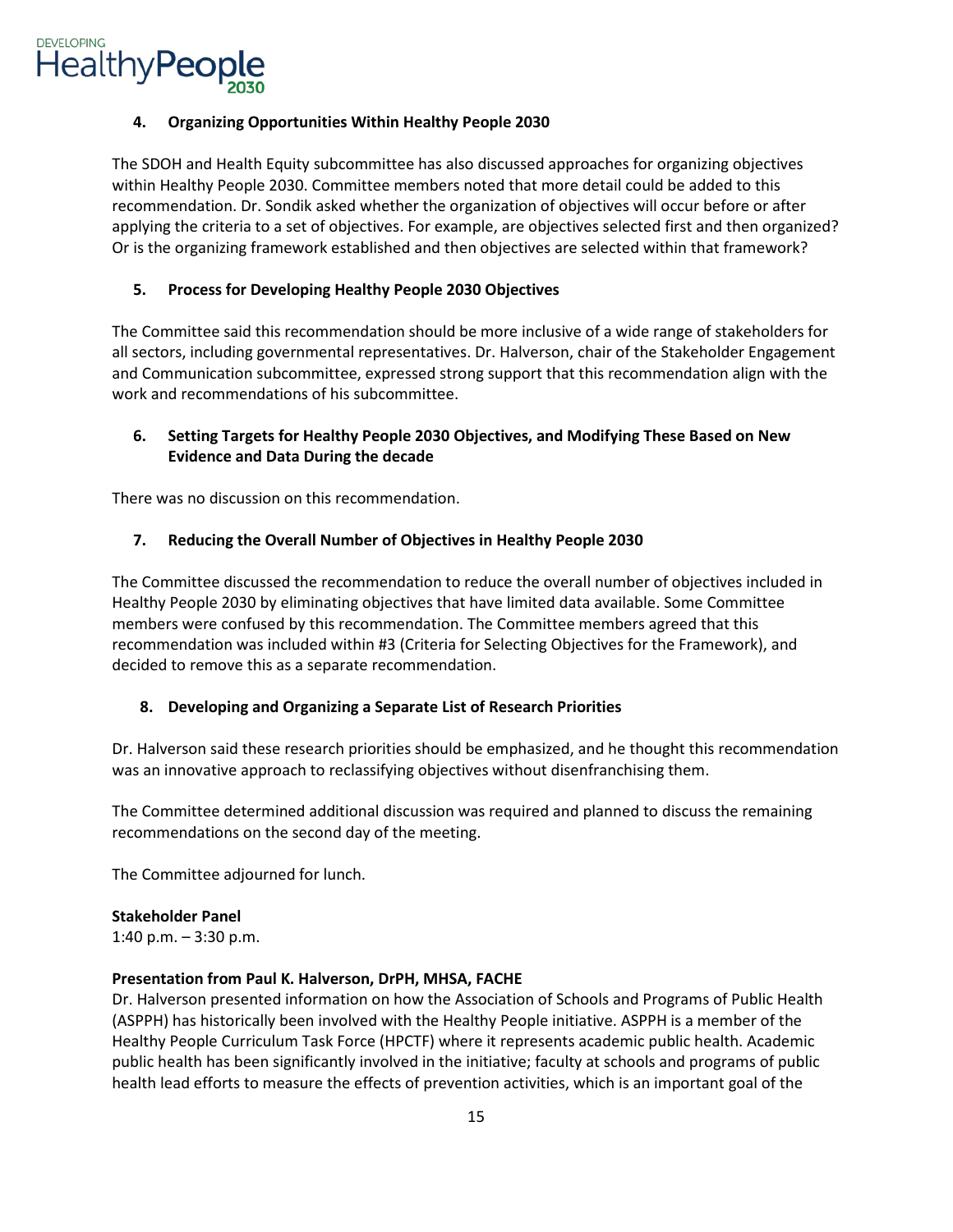Healthy People initiative. Faculty also address the Healthy People initiative within their courses, and ensure that all students of public health are aware of the initiative. Academic public health finds the initiative most useful for its user-friendly data.

 Dr. Halverson provided suggestions for future involvement and ways to enhance engagement with Healthy People 2030:

- • Require all governmental agencies, in public health as well as in other sectors, to collaborate on the Healthy People initiative.
- Support academe in co-building the evidence base for promising practices in reaching the objectives (including developmental objectives).
- Refine the objectives to a slim, high-priority set.
- • Connect Healthy People 2030 objectives to Public Health Accreditation Board (PHAB) accreditation criteria (already, some health departments opt to demonstrate meeting PHAB criteria using Healthy People).

Dr. Halverson recommended the following to enhance academic public health engagement in Healthy People 2030:

- Support schools and programs of public health to create innovative learning products drawn from Healthy People priorities for wide dissemination.
- Support schools and programs of public health to collaborate with partners to develop interprofessional educational resources designed to improve health.

Dr. Halverson provided suggestions for a national partnership for activities to achieve the Healthy People 2030 targets:

- HHS convenes representatives from other federal agencies to develop joint plans aimed to achieve the Healthy People 2030 targets.
- National organizations representing inter-professional academic and practice partners collaborate to build an implementation plan.
- • National, regional, and local conversations take place on promising practices in meeting the objectives.

# **Presentation from Edward Hunter, MA, President and CEO, de Beaumont Foundation**

 health and helping governmental public health meet new challenges. The de Beaumont Foundation has Mr. Edward Hunter introduced the de Beaumont Foundation, a private foundation focused on public 3 strategic priorities:

- Transform public health practice by strengthening it through fostering innovation in and for governmental public health agencies.
- Build cross-sector partnerships connecting public health agencies to key partners.
- Strengthen the voice of public health by creating new tools and approaches for communicating about public health, particularly to those in other spheres.

 While the de Beaumont Foundation does not have a history of working with the Healthy People initiative, Dr. Hunter has a personal history with the initiative and is familiar with its structure, evolution, People captures the depth and breadth of public health and provides a framework for measuring and and implementation. Dr. Hunter considers the Healthy People initiative as a signal to the field indicating what aspects of public health are most important. The initiative's first iteration signaled a shift from focus on insurance and systems of care to health promotion and disease prevention. Currently, Healthy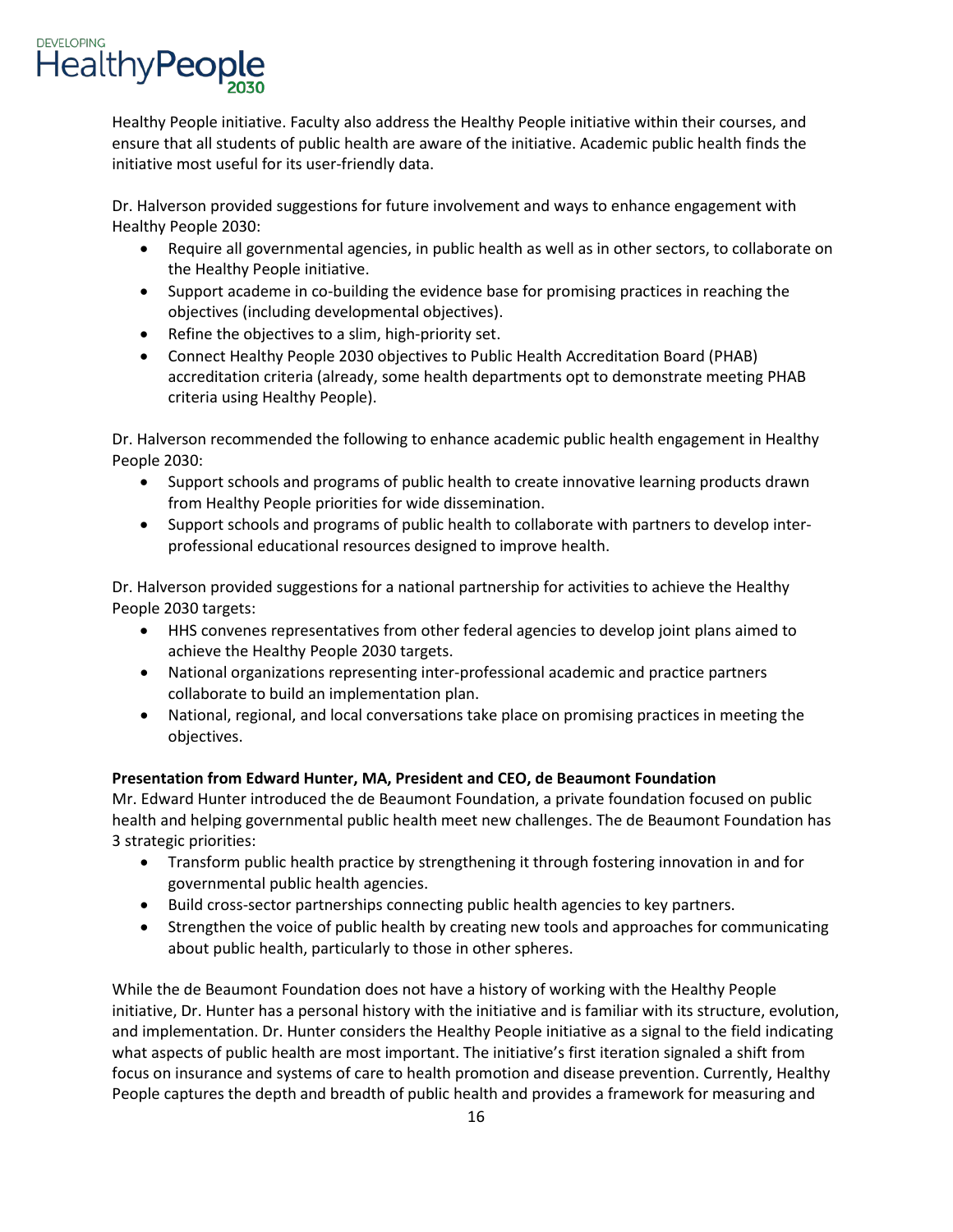cross-sector collaboration to the public health world. The Healthy People initiative plays an important evaluating progress. Healthy People 2020 and 2030's involvement with SDOH signals the importance of role in showing where public health currently is and where it is headed.

 commented that the de Beaumont Foundation conducts a workforce needs survey that could inform Dr. Hunter noted the importance of addressing workforce issues and infrastructure gaps, and some Healthy People measures, suggesting that Healthy People could measure public health's engagement with other sectors. He also suggested that HHS could be a helpful facilitator in encouraging other federal partners to become involved in the Healthy People initiative.

 Committee look into other data frameworks that have been developed to inform their work. Dr. Hunter take care not to link to data sources that will be inaccessible to Healthy People users. Public health data access issues continue to persist, and Dr. Hunter commented that work needs to be undertaken to Dr. Hunter also acknowledged that Healthy People data sources should be broadened to include new cross-sector, upstream, and social determinants factors, which could be combined with health outcome data to better understand how SDOH impact health and disparities. Dr. Hunter suggested that the noted that communities experience difficulty accessing federal data, and suggested that the Committee stabilize and expand national data systems.

 RWJF on the BUILD Health Challenge, which encourages multi-sector community partnerships to certain Healthy People objectives regardless of whether they have a proven evidence-based Dr. Hunter discussed the de Beaumont Foundation's philanthropic undertakings, including work on tools and capacities important to advancing Healthy People. The de Beaumont Foundation collaborates with improve health. Dr. Hunter added that philanthropic funders may choose to support efforts toward intervention (i.e., even if they are developmental).

 Healthy People objectives as having a benefit for other federal agencies and businesses, as well as to reopen discussion of why public health is important. Dr. Hunter commented that it is particularly important in a challenging budget environment to frame

## **Presentation from Ellen Kelsay, Chief Strategy Officer, National Business Group on Health**

Ms. Ellen Kelsay introduced the National Business Group on Health (NBGH), a non-profit community of member companies who leverage their thought leadership and share best practices to:

- Manage health care costs and drive delivery transformation
- Link well-being to business performance and workforce strategy
- Address the health and productivity of the global workforce
- Accelerate the adoption of effective innovations

 concern for employers, both before and after plan design changes, and costs will likely continue to NBGH has 420 employer members, including industry partners, health plans, startups, IT data aggregators, and more. Ms. Kelsay presented some of the results from a recent NBGH-conducted survey of its members focused on health care strategies and plan designs. Health care costs remain a major increase in future years.

NBGH tracks leading employer trends, including:

- Shift in focus from demand side to supply side
- Greater focus on behavioral health services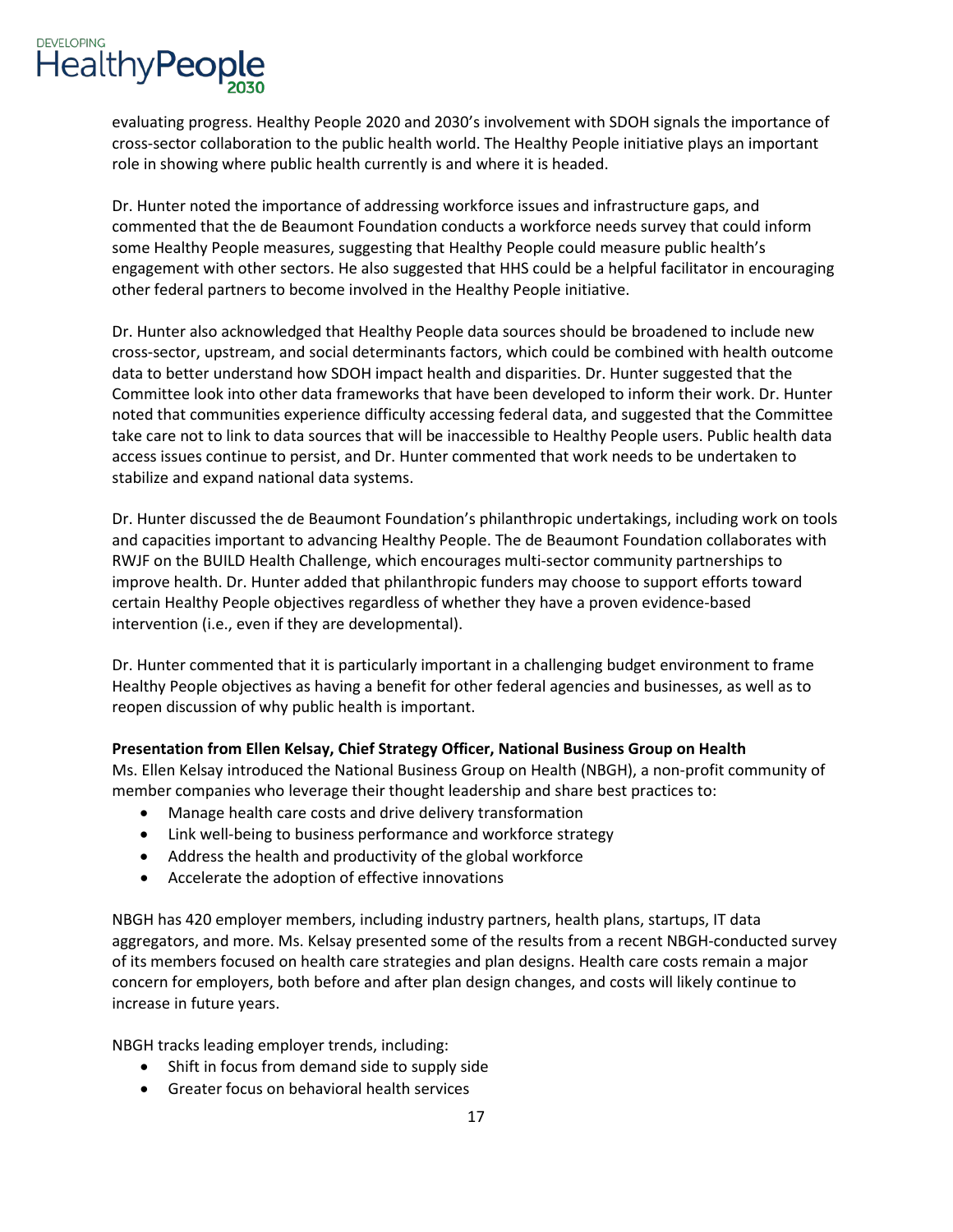- Shift from broad-based to targeted, personalized communications
- Focus on improving consumer experience with the health care system
- Focus on employee holistic well-being as part of an overall workforce strategy

 looking to alternative payment and delivery models; 21% of employers indicated that they are offering or will offer an ACO strategy by 2018, and over 50% of employers will implement or are considering employers will offer tele-behavioral health in 2018, more than a 50% increase over 2017. Regarding the shift from demand side to supply side, Ms. Kelsay noted that employers are frequently implementing alternative delivery models by 2020. Ms. Kelsay also noted that the percentage of employers offering telehealth as an option to employees has been growing dramatically; only 7% of employers were offering telehealth in 2012, while 96% will offer it by 2018. Fifty-six percent of

By 2020, 66% of employers will have 1 or more on-site (or near-site) health centers (an increase from 55% in 2018). Historically, occupational health has been the most common offering at on-site health centers, but they have begun to offer more holistic services (e.g., acute care, health improvement programs, primary care, chronic care management, etc.).

Ms. Kelsay noted that 80% of employers indicated concern about inappropriate use of opioids, and described what steps employers are taking to counter opioid abuse:

- Approving a limited supply of opioids
- Limiting coverage to a select network of pharmacies and/or providers
- Ensuring coverage of alternatives for pain management such as physical therapy
- Providing training in the workplace to increase awareness and recognition of symptoms
- Working through health plans to encourage physicians to communicate the dangers of opioids
- • Encouraging physicians who are prescribing more frequently than expected to change prescribing patterns and consider alternatives

 Ms. Kelsay described benefits that employers are reaping from shifting from broad-based communications to targeted, personalized communications:

- Intersection of data and technology
- Use of predictive analytics
- Engagement platforms integrating multiple-point solutions
- Going mobile with personalized, real-time messaging
- Using segmented and culturally and linguistically appropriate communications to promote health equity

 noted dramatic increases in navigation/decision support services being offered. Additionally, Ms. Kelsay described the benefits of shifting from a model of wellness to one of holistic well-being. Compared to Employers are interested in improving consumer experience with the health care system; Ms. Kelsay employees with low well-being, those with high well-being:<sup>1</sup>

- Have lower health care costs
- Are more productive

 $\overline{\phantom{a}}$ 

• Are more likely to stay with the company

<sup>&</sup>lt;sup>1</sup> Sears LE, Shi Y, Coberley CR, Pope JE. Overall well-being as a predictor of health care, productivity, and retention outcomes in a large employer. Popul Health Manag. 2013;16:397–405.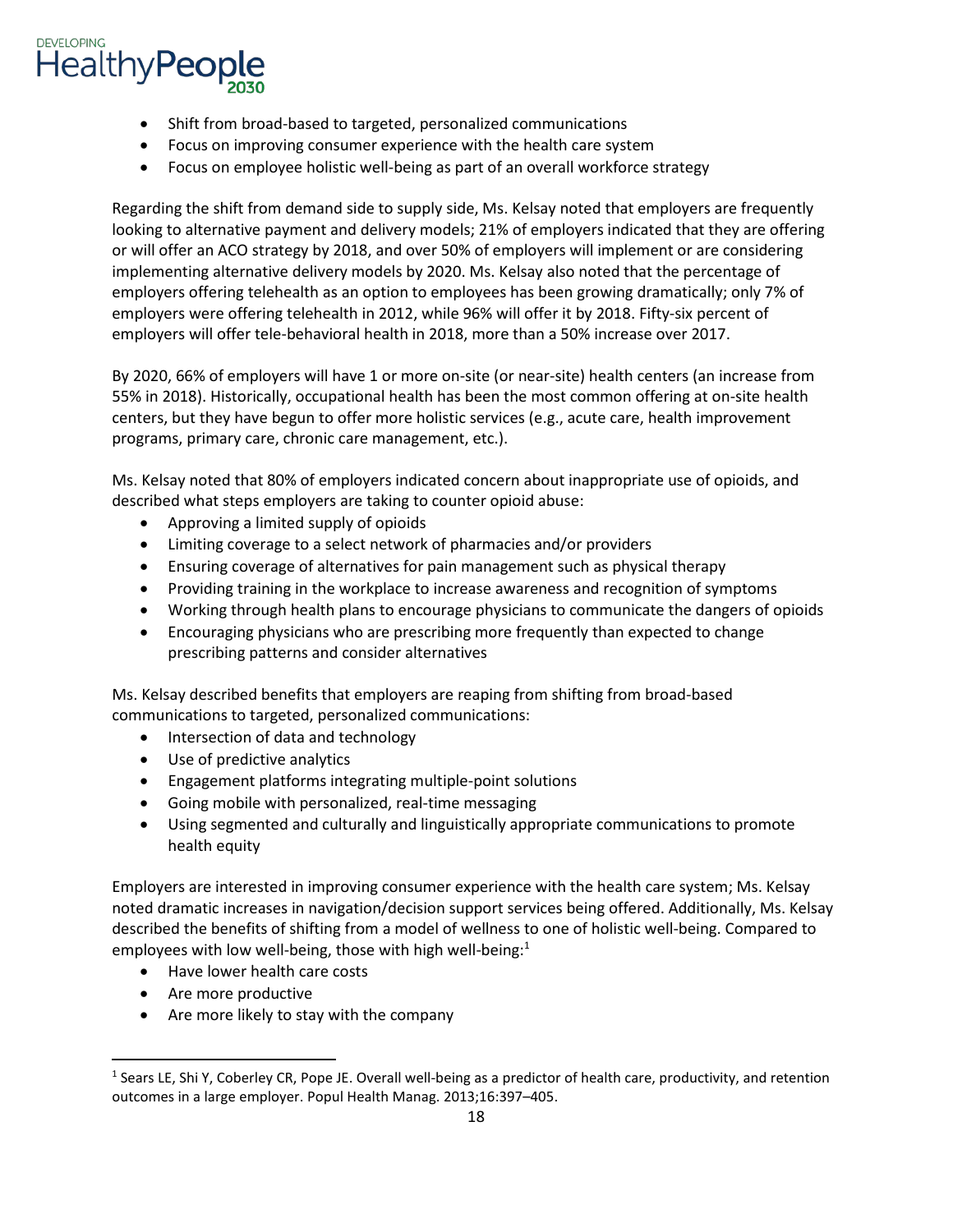

• Have higher performance

## **Presentation from Donald F. Schwarz, MD, MPH, MBA, Vice President, Robert Wood Johnson Foundation**

 been involved with the development of Healthy People 2010 and Healthy People 2020, and has supported work on Healthy People 2020 objectives, particularly related to tobacco prevention and Dr. Schwarz described RWJF's longstanding relationship and contribution to Healthy People. RWJF has childhood obesity. RWJF also has a partnership with CDC Foundation and HHS to look at how law and policy impacts Healthy People objectives.

 Dr. Schwarz suggested that the Healthy People 2030 objectives should be related back to health equity and SDOH. In terms of engagement, it will be important to think about education on SDOH. Other sectors are increasingly acknowledging the role health plays in their outcomes. He suggested that rather than health as an outcome of social determinants, the Committee could consider health as an input, which would improve the likelihood of engagement.

 RWJF has significant experience with engagement with other sectors. Dr. Schwarz provided an illustrative example that considered how bankers would be interested in the importance of health. They engage them in outcomes of interest to them. Dr. Schwarz also noted the importance of partnerships with other federal departments like Education, HUD, Interior, and Treasury. might think about how health reduces investment risk and improves the bottom line by providing savings in health care costs. It is important to understand how other sectors might view health and

 in disparities over time. There is an urgency to see progress or lack of progress to facilitate engagement with partners. He noted that one thing missing from data in Healthy People 2020 is the ability to see The frequency and timeliness of data is important for engagement. Timely data can help spur action at the local level and with partners. Dr. Schwarz also noted the importance of the ability to see the change changes in disparities over time.

#### **Presentation from Nirav Shah, MD, MPH, Kaiser Permanente**

 Dr. Shah spoke about how Kaiser Permanente has used the Healthy People initiative. As a hospital, they have primarily used Healthy People as part of the community health needs assessment process. They identified priority areas and used local data to address issues in their area, such as cervical cancer incidence.

He spoke about CMS's Center for Medicare and Medicaid Innovation's 3-part framework for addressing SDOH: awareness, assistance, and alignment. Health systems should be conducting screening, intervening and connecting to community-based resources, and making community-level investments. Dr. Shah provided an example where screening showed that the number-one unmet need of their members was related to housing and that there were no supportive housing agencies in the community. Therefore, the hospital directed community benefit dollars toward this need. Health systems need to rethink what counts as health care and identify needs and connect the dots in terms of public health services as well.

Healthy People 2030 can help by providing direction about where the needs are and where we should be. The lagging indicators measured by Healthy People (e.g., rates of hospital-acquired infections) can be used with leading indicators about day-to-day measures (e.g., hand hygiene rates). Additionally,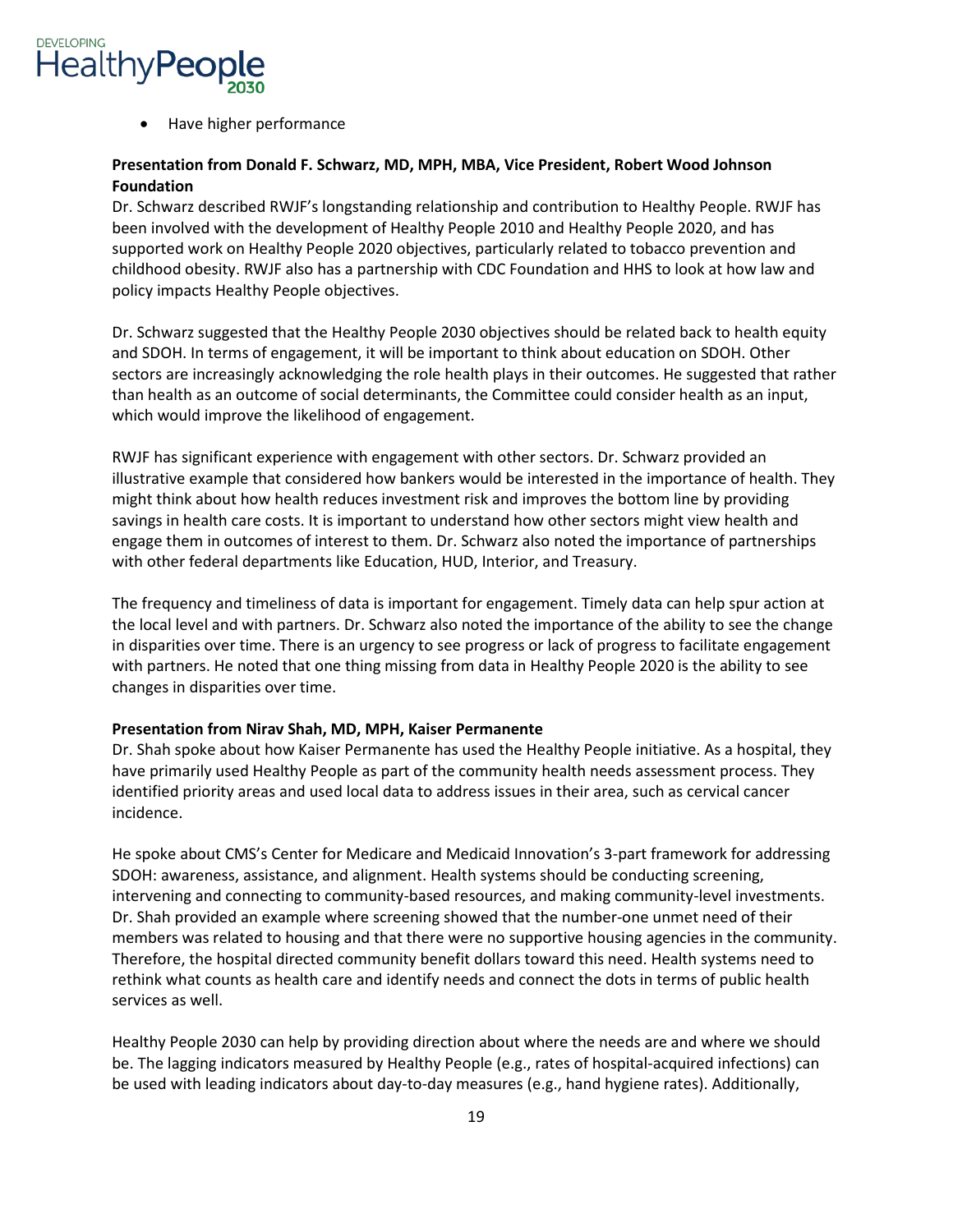

Healthy People needs to facilitate data partnerships and leverage big data to engage and empower nontraditional partners.

#### **Presentation from Mary Pittman, DrPH, Public Health Institute**

 Dr. Pittman spoke from the perspective of the Public Health Institute, which is one of the oldest and largest public health institutes and is part of the National Network of Public Health Institutes. Most of the member institutes work in defined geographic areas and are knowledgeable about the data in their local communities. The institutes typically use Healthy People data for planning and guiding practice. Often, they work closely with state and local government partners and focus on inter-sectoral work to address health equity.

 Dr. Pittman provided a few case examples. The first was California's efforts to establish targets for the state and incorporate Healthy People 2020 targets and metrics. This statewide effort, Let's Get Healthy San Diego County also used Healthy People as a guide to identify areas for improvement, track their California, included tools for each county to look at data for their area. Local data enhances utilization. progress toward their goals, and incorporate 2020 data.

Dr. Pittman concluded with suggestions on how to enhance Healthy People 2030:

- Tools to help link data at more local level
- Identify more specific metrics on determinants of health related to correctional/criminal justice system
- Identify specific metrics on quality of life
- Link funding to national health objectives
- Encourage multi-sector training on use
- Put high-priority set of objectives in mobile app and use social media to communicate progress
- Engage local philanthropy

#### **Discussion and Questions**

There was discussion among the panelists about engagement with businesses and large employers. Ms. Kelsay noted that the employer community could be leveraged. The key to engagement with employers is tying initiatives, such as wellness or well-being initiatives, to business outcomes.

 Dr. Halverson asked whether any hospital compensation formulas are reliant on public health goals. Dr. hospitals can act to achieve changes in these areas. Shah noted that most are related to health care delivery, not community health. While they are not drivers of hospital compensation, they could be used in that way, particularly if there are ways that

 and retention. Using language that is comfortable for and understood by the target group is also critical also compelling for stakeholders in other sectors. Dr. Halverson noted that it was difficult as a state The panelists noted that the key to engagement is to make achieving Healthy People goals compelling for the stakeholders in their areas. For example, the military needs a healthy population for recruitment for successful engagement. The panelists agreed that engagement at the local level with local data is health officer to gain traction with the legislature with national data but that local data was compelling.

 communities. Dr. Shah suggested that strong leadership is key to this type of approach, and often it just Dr. Sondik commented that it seems like certain areas (e.g., San Diego) have a culture of using data and responding to data to drive action. He asked the panelists what it takes for that to develop in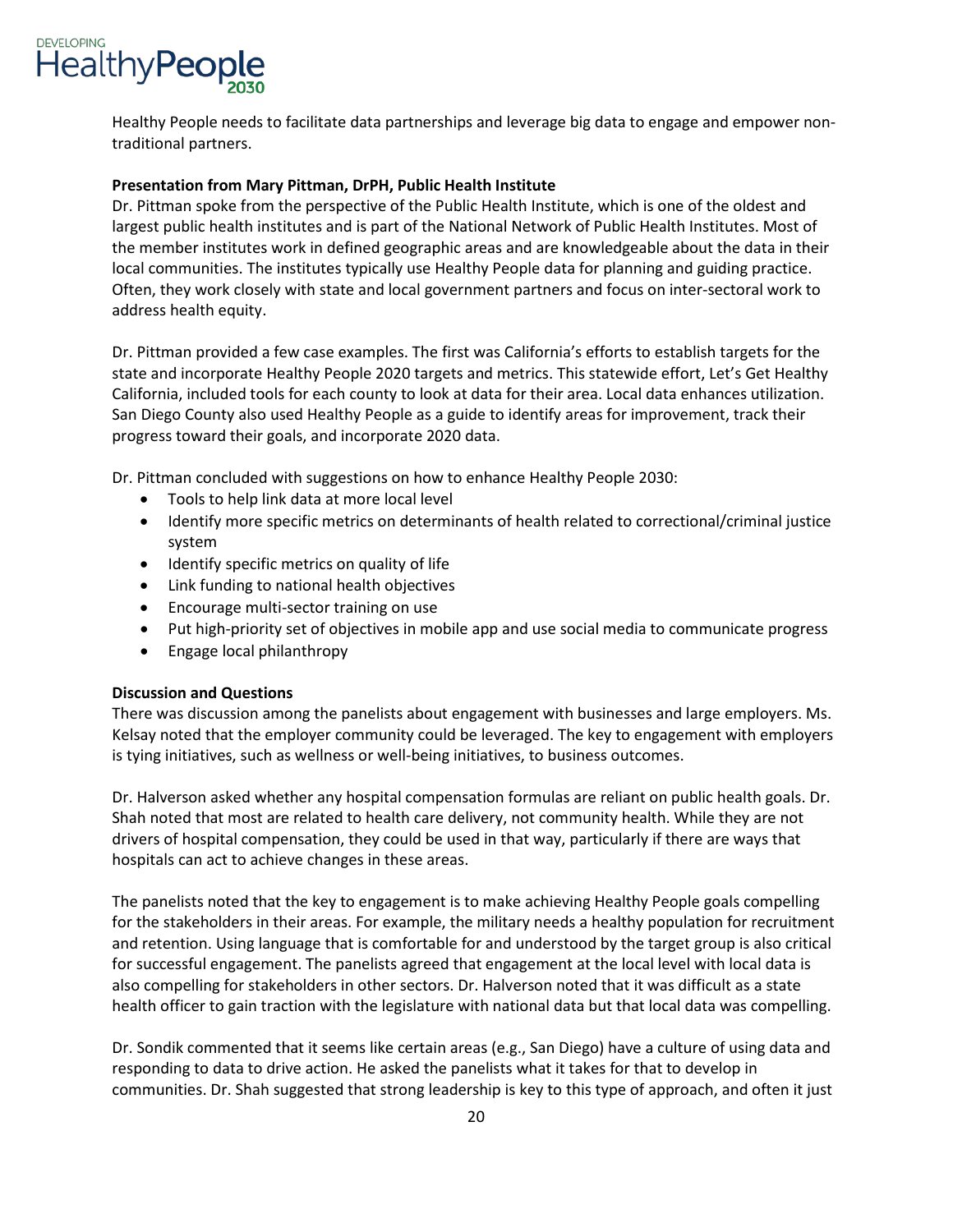takes one person pushing stakeholders to engage around an issue. Dr. Schwarz added that it doesn't always have to be a leader in public health either; sometimes a mayor or Chamber of Commerce executive can play that role.

The Committee then took a 10-minute recess.

## **Development of Healthy People 2030 Logic Graphic and Video**

3:40 p.m. – 4:20 p.m.

 model. The 2020 Secretary's Advisory Committee wanted to bring together the various elements (i.e., vision, mission, and overarching goals) of Healthy People 2020 in one graphic, showing their 2020 Committee took care to nest SDOH in an ecological model. The 2020 Committee also took a life Healthy People articulate, motivate, or inform specific actions. Dr. Shiriki Kumanyika provided an overview of the process for creating the Healthy People 2020 logic relationships to one another. As SDOH were introduced for the first time in Healthy People 2020, the course perspective and endeavored to create a final product that was action oriented and could help

The 2020 Committee adapted their graphic from a commonly used ecological model that appeared in a 2002 Institute of Medicine (IOM) Report,<sup>2</sup> which was adapted from the Dahlgren-Whitehead model.<sup>3</sup> The 2020 Secretary's Advisory Committee created the *Action Model to Achieve Healthy People 2020 Goals*. The center of this model is nearly identical to the IOM graphic, and the 2020 Secretary's Advisory Committee's model contains an arrow from interventions moving through determinants and running to outcomes. The model also contains an arrow running from outcomes to interventions, indicating processes of assessment, monitoring, evaluation, and dissemination, and contains a lifespan arrow pointing to outcomes.

 Dr. Kumanyika displayed FIW's adaptation of the Healthy People 2020 graphic, which contains fewer layers and less detail but still conveys how physical environment, social environment, health services, individual behavior, and biology and genetics contribute to health outcomes. FIW also created a video showing SDOH in action through people interacting with different environments.

When discussing the development of a Healthy People 2030 logic model, the subgroup considered the following items:

- What are the similarities and differences in thrust or innovation for 2030 vs. 2020?
- What, if anything, should be carried forward from the 2020 model?
- What is most important to convey for an HP2030 graphic?
- Is there an existing resource to be adapted, as for the 2020 graphic?

### **HP2030: Initial Product Concepts**

<u>.</u>

 working with the logic model subgroup to develop initial concepts for a graphic or a suite of products Ms. Sarah Pomerantz and Ms. Katrina Lanahan from CommunicateHealth described their process for representing Healthy People 2030.

<sup>&</sup>lt;sup>2</sup> Institute of Medicine of the National Academies, Board on Health Promotion and Disease Prevention. The Future of the Public's Health in the 21<sup>st</sup> Century. Washington, DC: National Academies Press; 2003. p. 52, figure 2-2.<br><sup>3</sup> Dahlgren and Whitehead (1991). Used with permission of the Institute for Futures Studies, Stockholm, Swed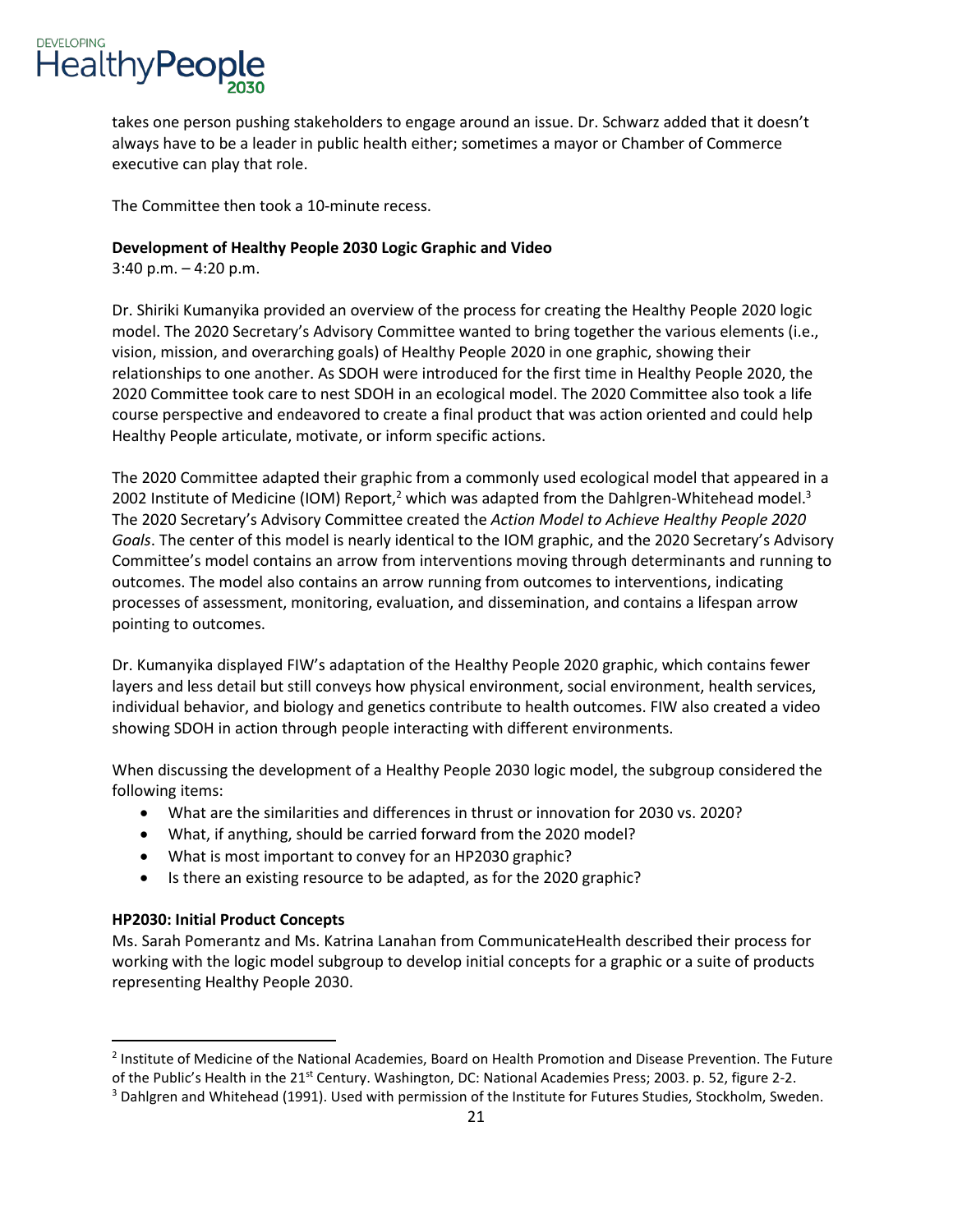

 Ms. Katrina Lanahan explained CommunicateHealth's product development process. The first step is to influence the model; CommunicateHealth has begun to explore other products that may influence the product with users and subject matter experts to gather feedback. The final step is to **deliver** the **define** the product, including audience, format, purpose, and other parameters; the Healthy People 2030 products are in this stage. The second step is to **discover** other concepts and ideas that could products under development. The third step is to **create** a more concrete product and define components and the relationships between components. The fourth step is to **refine** and test the product as part of the Healthy People 2030 initiative and website.

Ms. Lanahan outlined the development process more specifically related to the Healthy People 2030 products:

- 1. Define product requirements including audiences, purpose, use, formats, and key messages.
- 2. Identify main components for static graphic (up to 7).
- 3. Determine relationships between components.
- 4. Create visual design to illustrate those relationships.
- 5. Test with users and iterate on design.
- 6. Launch as part of HP2030 initiative.

Ms. Lanahan displayed a slide listing the following audiences for the Healthy People 2030 products:

- Engage professionals **across sectors**, such as:
	- Public health
	- Hospitals, health care delivery, and insurance
	- Housing and transportation
	- Education
	- Justice and law enforcement
	- Food and agriculture
- Target users who are or are not already **familiar** with Healthy People.

The subgroup proposed the following purposes for the products:

- **Be easy to understand**  whether or not you're familiar with Healthy People.
- Increase **engagement** with the HP2030 vision, mission, goals, foundational principles, plan of action, and objectives.
- **Be goal driven**, leading us toward a healthy nation.
- Help everyone go in the **same direction**.
- **Be action oriented**, indicating opportunities to participate.
- Encourage **shared responsibility** across sectors.

The subgroup proposed the following product value to users:

- Understand **what** HP2030 is trying to achieve and the goals that support that vision.
- Understand **why** it's important to take action to achieve HP2030 goals and objectives.
- Understand **how** they can take action.

Ms. Lanahan introduced the 3 initial product concepts:

- 1. **Static overview graphic** to capture main components
- 2. **Detailed, interactive graphic** to expand on overview graphic and elaborate on what each component means for users
- 3. **Video** to illustrate HP2030 in action with a real-world example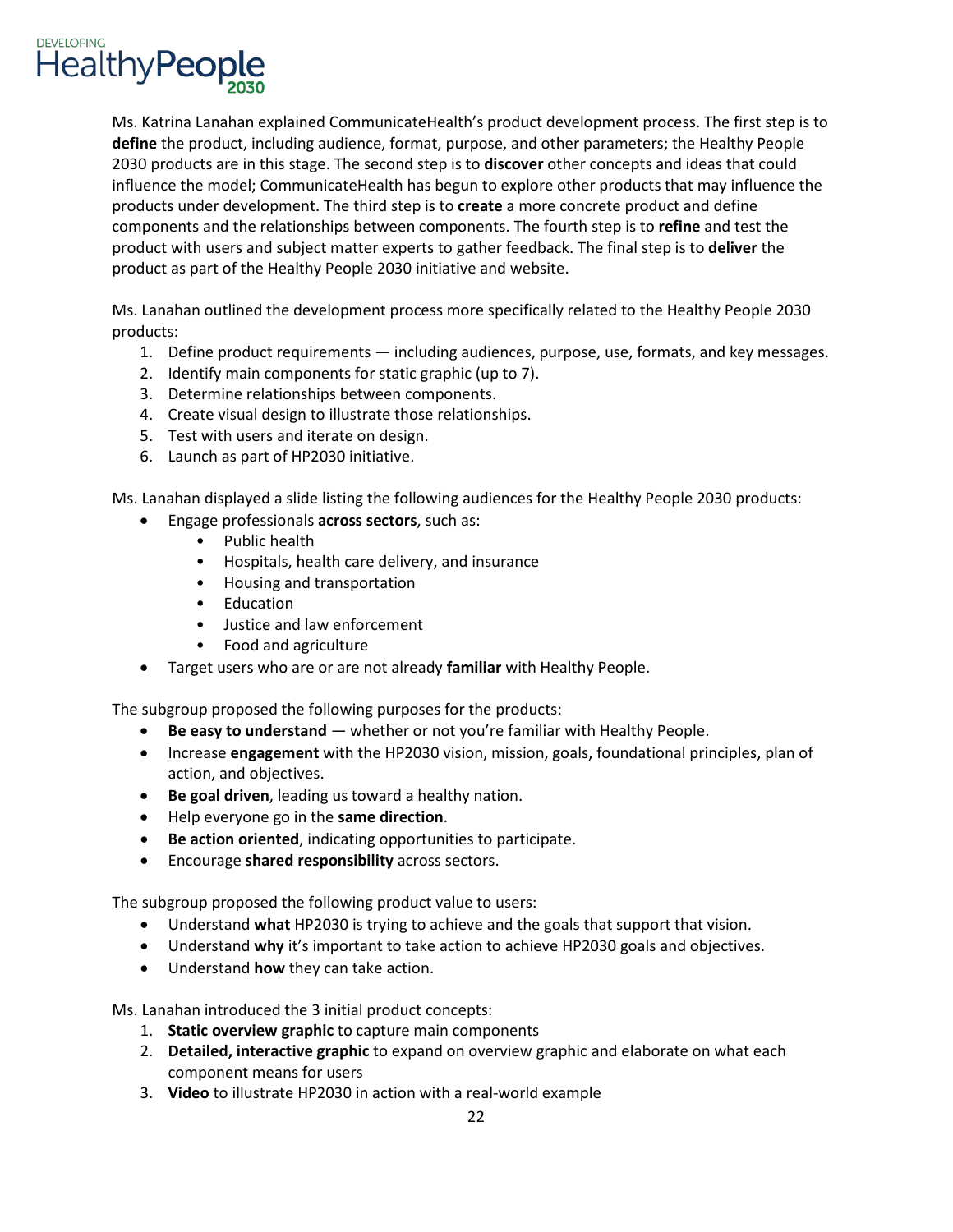

Ms. Lanahan showed an example interactive graphic<sup>4</sup> created by RWJF. The graphic has a static 5component graphic that allows the user to click on each facet to navigate to additional pages and learn more; the Healthy People 2030 graphic could function similarly and could lead to objectives or measures themselves.

Ms. Lanahan presented a common health communications approach that CommunicateHealth is taking in the creation of these products. The Bite, Snack, Meal content strategy increases reader engagement and message retention.

- **Bite** (overview graphic): The main message, without details
- **Snack** (video): Concise summary, includes a few details
- **Meal** (interactive graphic): Thorough explanation, resources

 The interactive graphic will function best on the web and social media; the video product will be used on the web and social media as well as in slide presentations; and the overview graphic can be used in either of those formats or in print. Content from the interactive graphic could also be included in slide presentations and in print.

The purpose of the overview graphic is to:

- Give a high-level, visual overview the "**bite**"
- Focus on the **what** of the HP2030 framework
- Capture key words from framework, but not full elements (rule of 7)
- Introduce the detailed, interactive graphic

Ms. Lanahan also talked about the framing for the graphic and gave 2 options for the main messages:

- **Value focus:** Why we are here (mission) and what guides our actions (foundational principles)
- • **Outcome focus:** What HP2030 is hoping to achieve (overarching goals) and how to move toward those goals (plan of action)

The overview graphic will focus on 1 of the following potential relationships:

- **What HP can do for you:** What actions HP is organizing and promoting (plan of action)
- **How you can help HP:** What actions organizations and communities can take to help achieve HP2030 goals (plan of action)

Ms. Lanahan reviewed the purpose of the interactive graphic:

- Expand on the content in the overview graphic including the **why** and the **how**  the "**meal**."
- Take a deeper dive into each of the components and how they support the main message.
- Include full framework elements (vision, mission, goals, foundational principles, plan of action) with supporting details.
- • Indicate opportunities to take action, such as via other HP2030 resources and partnering across sectors.

Ms. Lanahan reviewed the purpose of the video:

 $\overline{\phantom{a}}$ 

• Narrate an overview of the framework — the "**snack**."

<sup>4</sup> Building a Culture of Health [Internet]. Taking Action. Princeton (NJ): Robert Wood Johnson Foundation. [c2017]. Available from: http://www.cultureofhealth.org/en/taking-action.html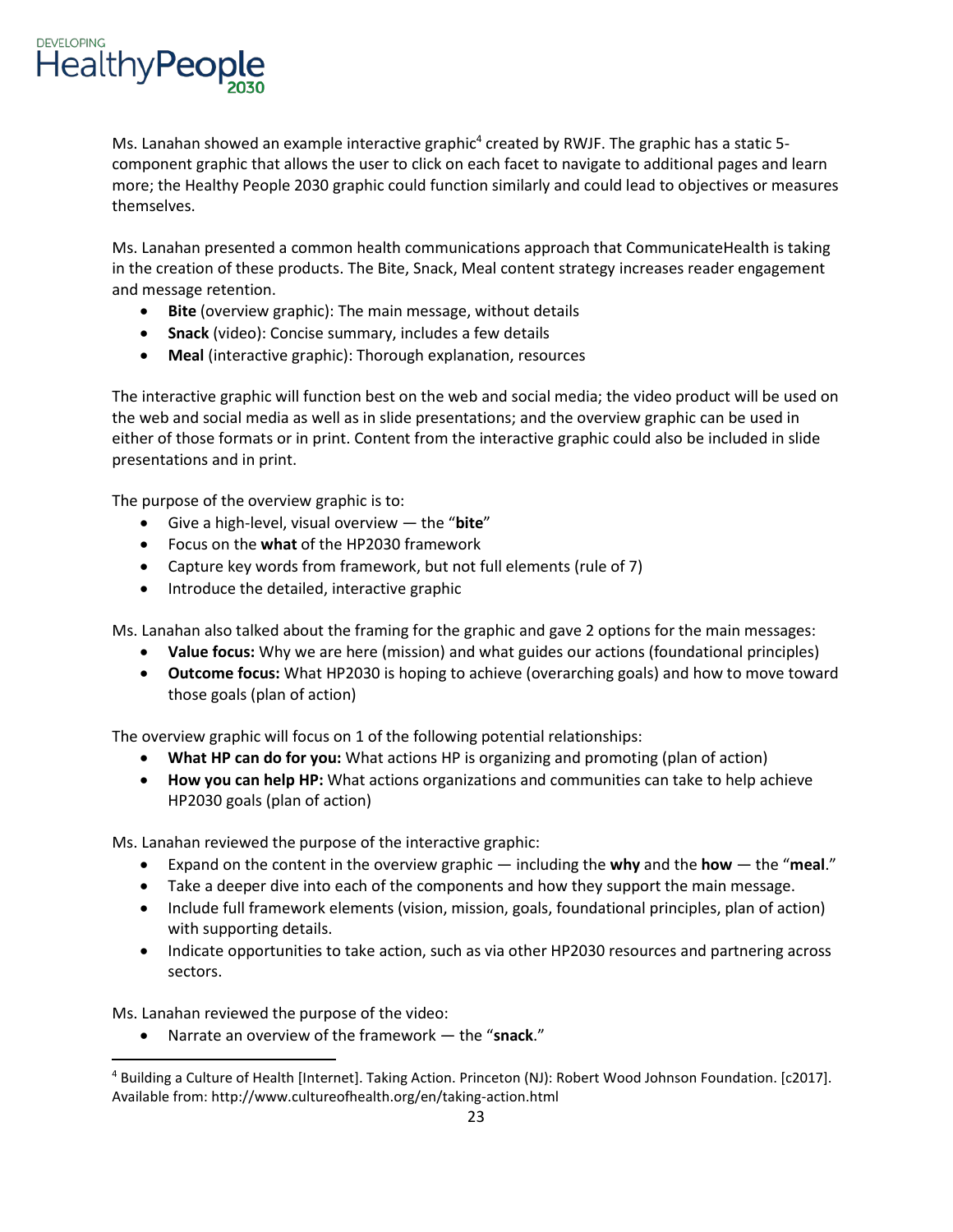- Walk through a real-world example of **how** an organization can apply the HP2030 framework.
- Show how taking action and building partnerships will help lead us toward a healthier nation.

 Ms. Pomerantz asked the Committee for feedback on (1) whether the products should take a value focus or an outcome focus, and (2) whether the products should focus on what Healthy People can do for you, or what you can do for Healthy People.

 Dr. Fielding commented that the products assume that the user's interests are already aligned with those of the Healthy People initiative, and suggested that the subgroup consider a user's perspective of reinforced her preference that the products take a value focus, i.e., focus on why we are here (mission) and what guides our actions (foundational principles). "Why should I care, and what's in it for me?" Dr. Richmond replied that Dr. Fielding's comments

 Committee also discussed how the products can appeal to a broad range of sectors. Dr. Pittman suggested that the suite of products contain different products for different sectors, e.g., a graphic explaining what Healthy People looks like for businesses, children, schools, clinicians, etc. Dr. Kleinman The Committee discussed the 2 broad audiences for the products: those who have already bought in to and are interested in Healthy People, and those who are unfamiliar or uninterested in the initiative. The suggested that the interactive graphic first present the value-focused foundational principles and then drill down to action-oriented graphics for each sector, as seeing a graphic that they can identify with is more likely to prompt action and buy-in from stakeholders. The Committee will ensure that any graphics targeted to specific sectors are easy to access and able to be embedded in social media, presentations, and print.

**Approaches Subcommittee and Recommendations Regarding the HP2030 Framework's Sections Entitled "Objectives," "Stakeholders," and "The Future"**  4:20 p.m. – 5:10 p.m.

 Dr. Richmond, Approaches subcommittee chair, provided an update on the subcommittee's work. The subcommittees on Part 2 of the framework. The subcommittee's recommendation is to endorse the content of the final 3 sections of the framework, which are referred to as Part 2 of the framework and Committee that Part 1 was approved during the June 27, 2017, Committee meeting and is out for public subcommittee met once since the last Committee meeting, after receiving input from the other includes the objectives, stakeholders, and future sections of the framework. Dr. Richmond reminded the comment through September 29, 2017.

 Approaches subcommittee synthesized the content and harmonized it with the rest of the document in For Part 2, the Approaches subcommittee received input from other relevant subcommittees and the terms of language and style. Dr. Richmond noted that all of the subcommittees were reflective in their feedback, and there was general agreement among subcommittees in their input to the framework. She noted that some revisions were made to ensure the new sections had the right level of detail, noting that the overall framework is intended to provide broad conceptual guidance and not detailed operational direction.

 Dr. Richmond reviewed the proposed text for the 3 sections. She noted that the objective section was prioritized. For the stakeholder section, Dr. Richmond noted that the Stakeholder Engagement and broken into 2 pieces to describe how objectives should be selected and then how they should be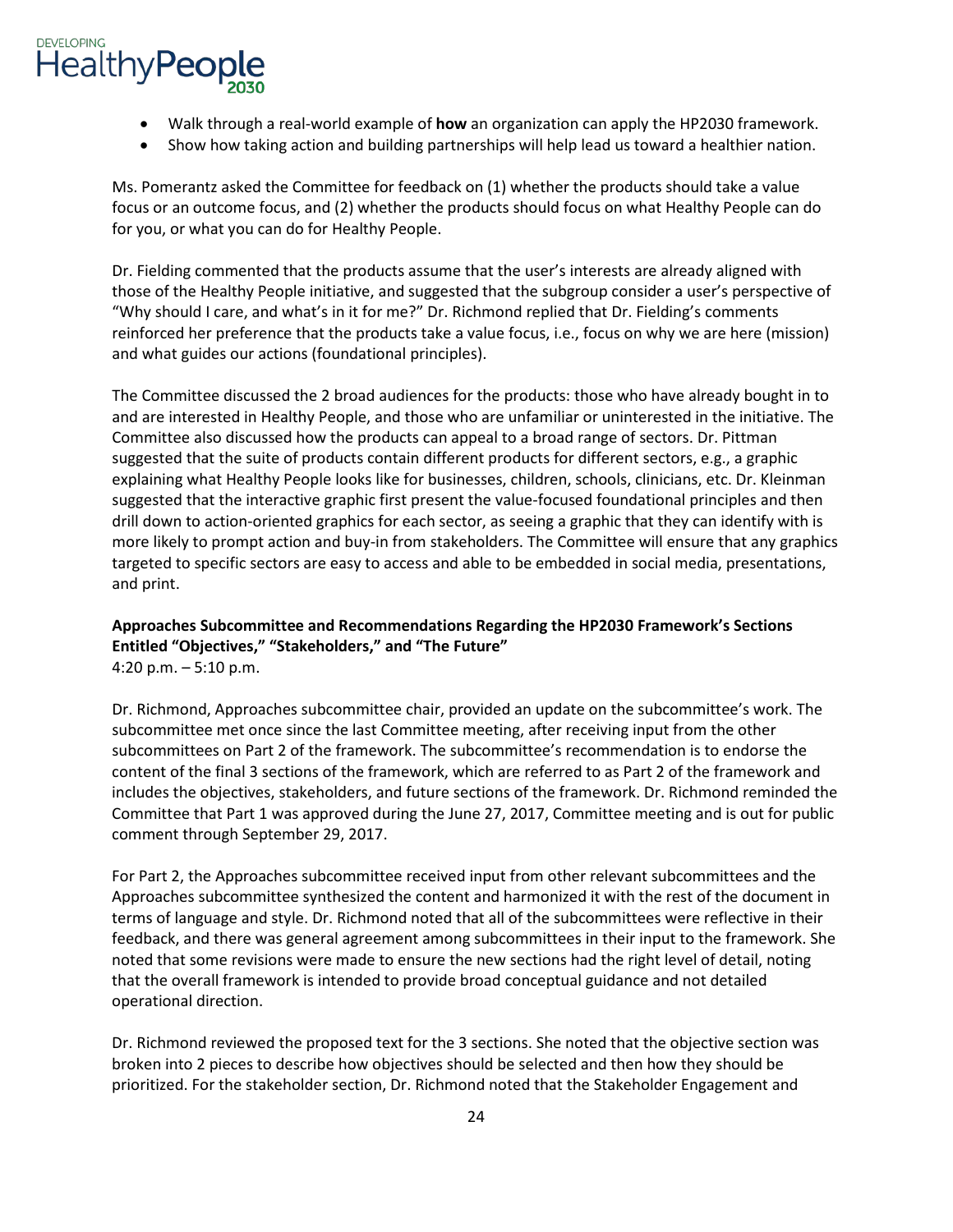

were revised to a narrative to fit the style of the framework. Communications subcommittee had sent a bulleted list of stakeholder types to include in this section. The Approaches subcommittee felt the list was not exhaustive and perhaps too detailed for the framework, so instead of the proposed list, they included a narrative description for the stakeholder section. A similar approach was used for the future section; bullets provided by the Data subcommittee

were revised to a narrative to fit the style of the framework.<br>Dr. Richmond explained the subcommittee's next steps. First, they will address any feedback and concerns resulting from the Committee discussion. Then, they will review the public comment and refine the framework as needed based on the public comment. Finally, a final version of the framework will be shared with the Committee for review and approval at a forthcoming Committee meeting.

#### **Committee Discussion**

 Dr. Halverson commented on the list of stakeholders, noting that their subcommittee struggled with the list as well. It is difficult to determine a narrow list that represents a wide group of stakeholders or a comprehensive list to ensure all are included. He liked the narrative that the Approaches subcommittee developed for that section. He raised 2 issues: 1) whether any language needed to be included about territorial or tribal stakeholders, in addition to state and local; and 2) any changes that are made to the Prioritization and Objective Selection Criteria subcommittee criteria and language should also be reflected in the framework. Dr. Richmond agreed that any changes made to other subcommittees' language would need to be reflected in the framework. She also suggested that a short narrative at the beginning of the objectives section would be helpful to provide context.

 Dr. Wrenn Gordon noted the earlier discussion about incorporating qualitative data, which would be difficult to do. However, there could be a mention of this in the section about how progress will be assessed that could note different types of data and how to present them in accessible ways. Dr. Richmond agreed it could be incorporated in that section.

 describing how progress will be assessed, it states, "Healthy People 2030 will assess progress toward meeting the objectives' targets." He also suggested the last paragraph in the future section was more of Dr. Sondik provided some specific comments on the language of the framework. In the section meeting the identified objectives." He suggested it would be more accurate to say "progress toward a driving principle and could be moved.

 Dr. Pittman questioned the principles for selecting objectives, wondering how emerging issues might be captured using these principles. She wanted to be sure that these principles were complete and would capture these types of issues (e.g., opioid issues or water quality). Additionally, in the stakeholder section, one sentence reads, "Stakeholders are active partners, working across sectors, who help to develop objectives, prioritize decisions, and take actions that impact the state and local levels to achieve optimal health and well-being for the population." Dr. Pittman thought there may be more explanation needed about the population and who is included in it. Dr. Richmond also noted that they should reconsider "optimal health and well-being" as that language had been changed elsewhere in the framework.

Given the Committee comments, Dr. Pronk noted that there would need to be some work to ensure consistent language was used across all subcommittee reports and recommendations. Dr. Richmond agreed that there needs to be alignment across all of the documents and recommendations. She also suggested it might make sense to turn the objectives section into a narrative instead of bullets, as to not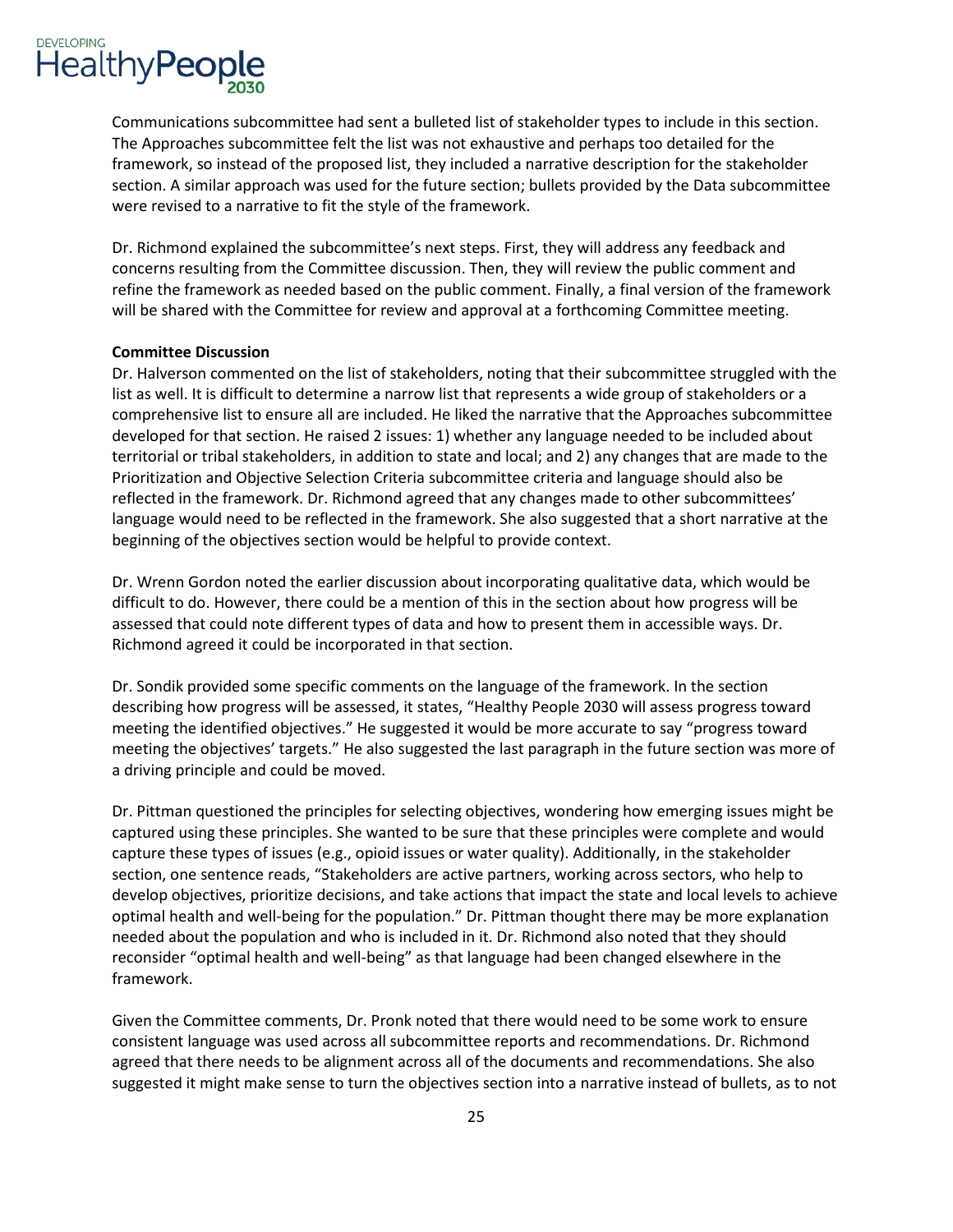

 duplicate the prioritization language precisely, but to summarize it in a narrative, much like the other sections.

sections.<br>Dr. Goekler noted that the last paragraph of the stakeholder section enumerates some other sectors beyond health. She suggested removing this language as to not highlight only some sectors. Dr. Richmond agreed with Dr. Goekler, but noted that the subcommittee also wanted to provide examples so individuals could identify with the framework. Dr. Halverson suggested using a recognized framework for a list of stakeholders/sectors, like the Department of Labor (DOL), which is what the Stakeholder Engagement and Communications subcommittee used. Dr. Richmond was not opposed to this approach, but noted that the DOL list didn't include some key groups like advocacy groups or faith-based groups. Dr. Pittman suggested considering the purpose of this section more clearly; her thought was that it is more like an executive summary document to get stakeholders interested in Healthy People, so the detail may not be necessary. Dr. Kleinman suggested that the types of stakeholders could be a topic for a brief or companion document describing the sectors.

 subcommittees have finalized their language so that consistent language can be included in the Dr. Kleinman appreciated the discussion and suggested that a vote be postponed until other framework. Dr. Richmond agreed and noted that the Approaches subcommittee will change the objectives section to a narrative based on the forthcoming discussion of the Prioritization and Objective Selection Criteria subcommittee.

**No Approaches subcommittee recommendations were approved during this meeting.** 

**The Committee co-chairs adjourned Day 1, stating they would pick back up the next morning.** 

## **Day 2: September 7, 2017**

 **Recap of Day 1 and Charge for Day 2** 

8:30 a.m. – 8:45 a.m.

 Ms. Blakey welcomed Committee members and participants to Day 2 of the 5th meeting of the Secretary's Advisory Committee. Dr. Pronk reviewed the agenda, which included public comment and further discussion on subcommittee recommendations.

## **Public Comment on the Proposed HP2030 Vision, Mission, Overarching Goals, Foundational Principles, and Plan of Action**

8:45 a.m. – 9:20 a.m.

Ms. Ayanna Johnson facilitated the public comment process. Each individual was allotted 2 minutes to provide their public comment. The following individuals provided public comment:

- Ron Goetzel Individual
- Stefanie Winston Rinehart (on behalf of Amy Wotring) Diabetes Advocacy Alliance
- Grace Denault Academy of Sleep and Wellness
- Rebecca Earlie Royer Susan G. Komen
- Stefanie Winston Rinehart Academy of Nutrition and Dietetics
- Darcy Phelen-Emrick Individual
- Meredith Whitmire Defeat Malnutrition Today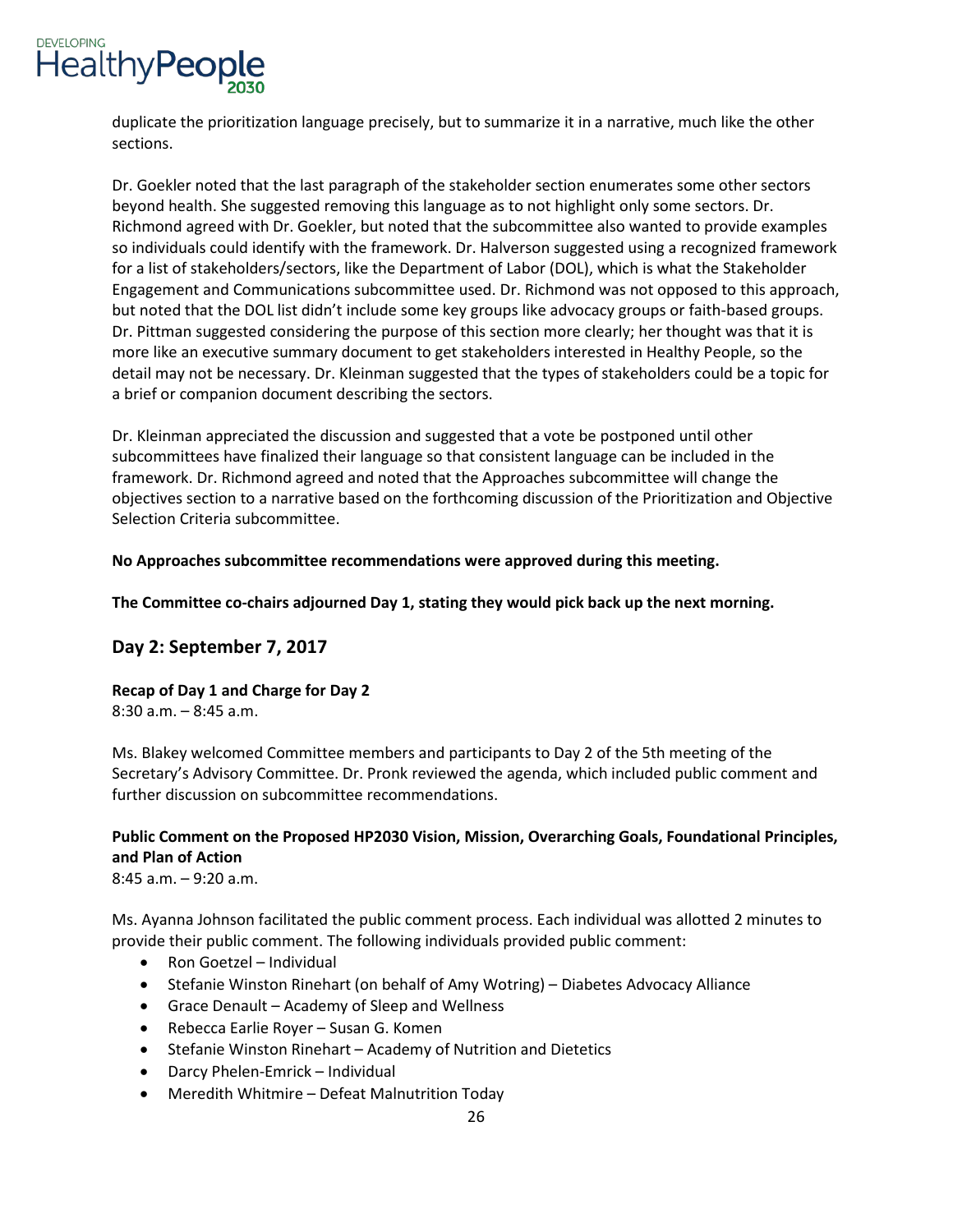

- Yvonka Hall Northeast Ohio Black Health Coalition
- Ayanna McKnight National Coalition for Promoting Physical Activity
- Colin Stephenson Men's Health Network
- Michelle Chavez Individual
- Glenna Tinney National Center of Homeopathy
- Pamela Price Priceless Enterprises & The Balm in Gilead, Inc.
- Lashale Pugh Northeast Ohio Black Health Coalition

#### **Committee Discussion on Data Subcommittee Recommendations**

9:20 a.m. – 10:35 a.m.

 On Day 2, the Committee continued to discuss the recommendations presented by the Data subcommittee. At the end of Day 1, the Committee slightly revised the 3 recommendations for the timeliness of data. These revised recommendations were as follows:

- • **Recommendation 1.A:** Data should ideally be made available within 1 year of the end of data collection.
- • **Recommendation 1.B:** For Healthy People 2030 objectives, data should be made available as soon as possible and no longer than 1 year after the end of data collection.
- • **Recommendation 1.C:** For Healthy People 2030 objectives, data should be made available no more than 2 years after data collection.

Mr. Teitelbaum suggested combining Recommendations 1.A and 1.C. Dr. Halverson added that the word "ideally" should be omitted from the recommendation. Dr. Goekler agreed data should be made available as soon as possible; however, she cautioned that new methods of data analysis will need to be considered as the Committee becomes more inclusive of diverse data sources. The Committee also agreed to add language implying data should be made available as soon as possible and not longer than 1 year after collection. After further discussion, the Committee members decided Recommendation 1 should read: "For Healthy People 2030 objectives, data should be made available as soon as possible and no longer than 1 year after the end of data collection." Recommendation 1 as revised above was **approved unanimously**.

 least every 2 years. The Committee expressed some concerns with this recommendation, including the at a frequency that maximizes actionability; and ensuring the recommendation accounts for changes to Next, the Committee discussed Recommendation 2, which states that data collection should occur at need for a rationale for the requirement for data collection every 2 years; ensuring that data is collected data in the future.

 frequency ensures meaningful data and trend analysis. Dr. Sondik proposed the rationale section describe the purpose of the 2-year data collection frequency as a mechanism for ensuring a minimum of was general agreement around constructing the recommendation to include data collection at a Dr. Wrenn Gordon added that information supporting the recommendation could be included in the rationale portion of the report. For example, the recommendation could state data collection should occur at a frequency of at least every 2 years for the objectives, and the rationale would state that this 3 data points. Dr. Goekler proposed years be removed if the recommendation includes collecting 3 data points; 2 years and 3 data points do not align. Removing the 2-year time limitation also allows a 3rd data point to be captured by pulling in information from the previous decade. After further discussion, there frequency that maximizes actionability at both the national and state levels.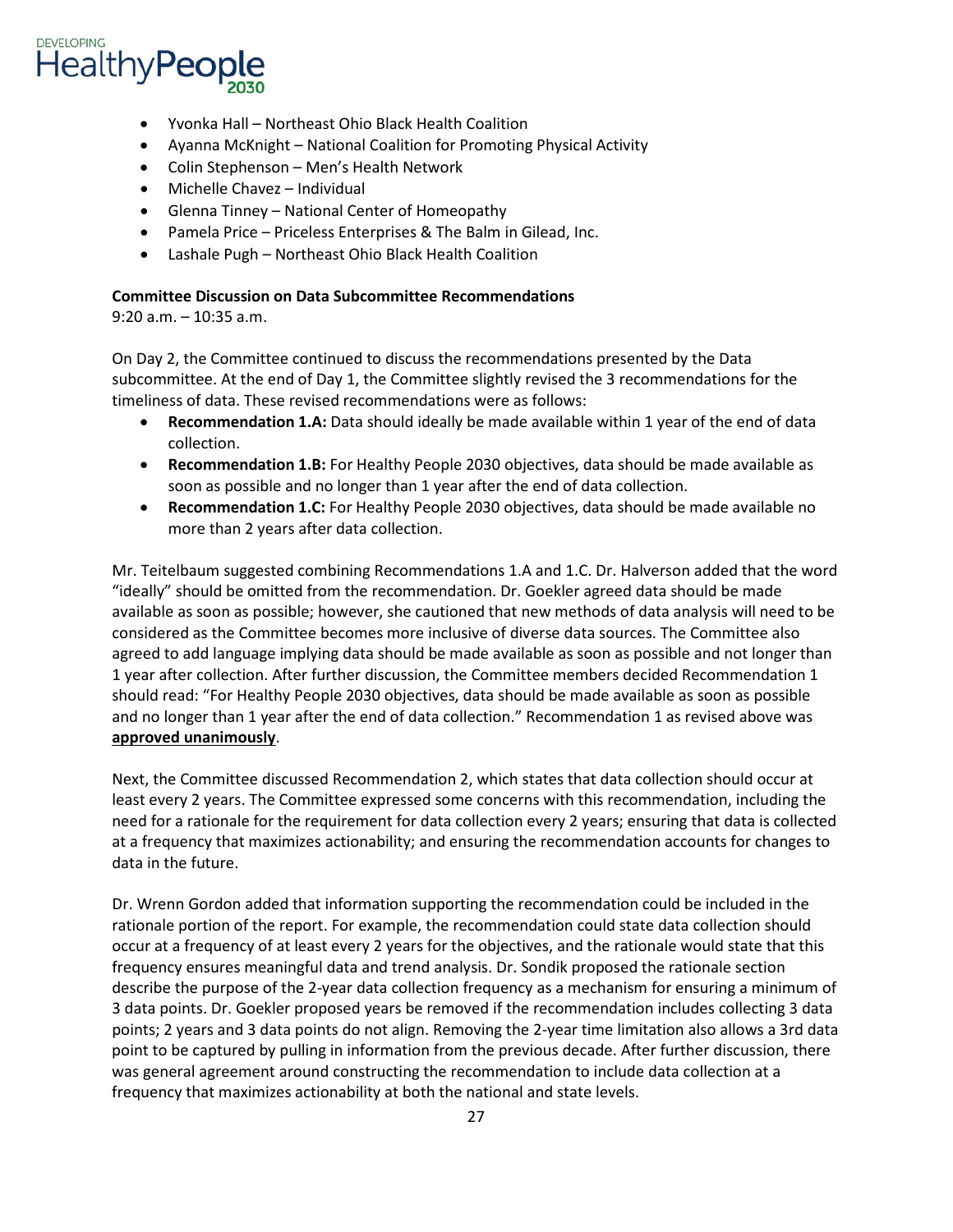

 The Committee continued to discuss several versions of this recommendation, shown below, but concern about this recommendation, and said he could not approve it as written. He said it is possible needed more frequently than 2 years. Dr. Halverson would like the Committee to find a way to be more precise about the importance of frequent data collection. ultimately decided the original recommendation was the most appropriate. Dr. Halverson expressed that stakeholders, especially at the state level, will interpret the recommendation as action not being

- meaningful trend analysis). Data sources that do not meet these standards for periodicity of the • **Option A:** Data collection should ensure at least 3 data points (OR frequency sufficient for data are encouraged to increase their periodicity.
- • **Option B:** Data collection should occur at a frequency that maximizes actionability at the national, tribal, state, and local level at least every XX years. *(The Data Subcommittee should recommend a value for XX.)*
- • **Option C:** Intervals of data collection and availability should occur at a frequency and quality that supports actionability at the national, tribal, state, and local level.
- **Option D:** Data collection should occur at 2-year intervals if possible.

 Data subcommittee to address the issues of data collection frequency within the context of actionability, This recommendation was sent back to the Data subcommittee for revision. The Committee asked the future data needs, and data infrastructure. The Data subcommittee was also charged to modify their report as follows:

- • Include more discussion of the role of data emphasizing its critical importance in managing the the interventions and strategies associated with meeting the objectives' targets. Healthy People process over the decade, including evaluating progress and making changes to
- item after the LHI subcommittee has met and had some discussion regarding the LHI database. The Committee took a 10-minute recess. • Restate the recommendations without reference to LHIs. The subcommittee should address this

Following the break, Dr. Pronk proposed next steps for the Data subcommittee recommendations. The Data subcommittee will reconvene and revise their report to include a series of clear statements related to timeliness, frequency, and trend—and to address quality and actionability in the broader framing of the report.

## **Committee Discussion on Prioritization and Objective Selection Criteria Subcommittee Recommendations**

10:45 a.m. – 11:55 a.m.

 The Committee revisited the recommendations from the Prioritization and Objective Selection Criteria subcommittee and reviewed the changes that were suggested on Day 1. Dr. Pronk suggested that it may be helpful to add a preface to the report that sets the overarching context and describes how these recommendations relate to the charge.

 The Committee began by discussing **Recommendation 3: Criteria for Selecting Objectives for the**  2020 objectives will be reviewed for inclusion in Healthy People 2030 or whether the selection process **Framework**. The Committee discussed changing the title of this section of the report to "**Criteria for Selecting Objectives and Reviewing Existing Objectives**." Dr. Goekler asked whether Healthy People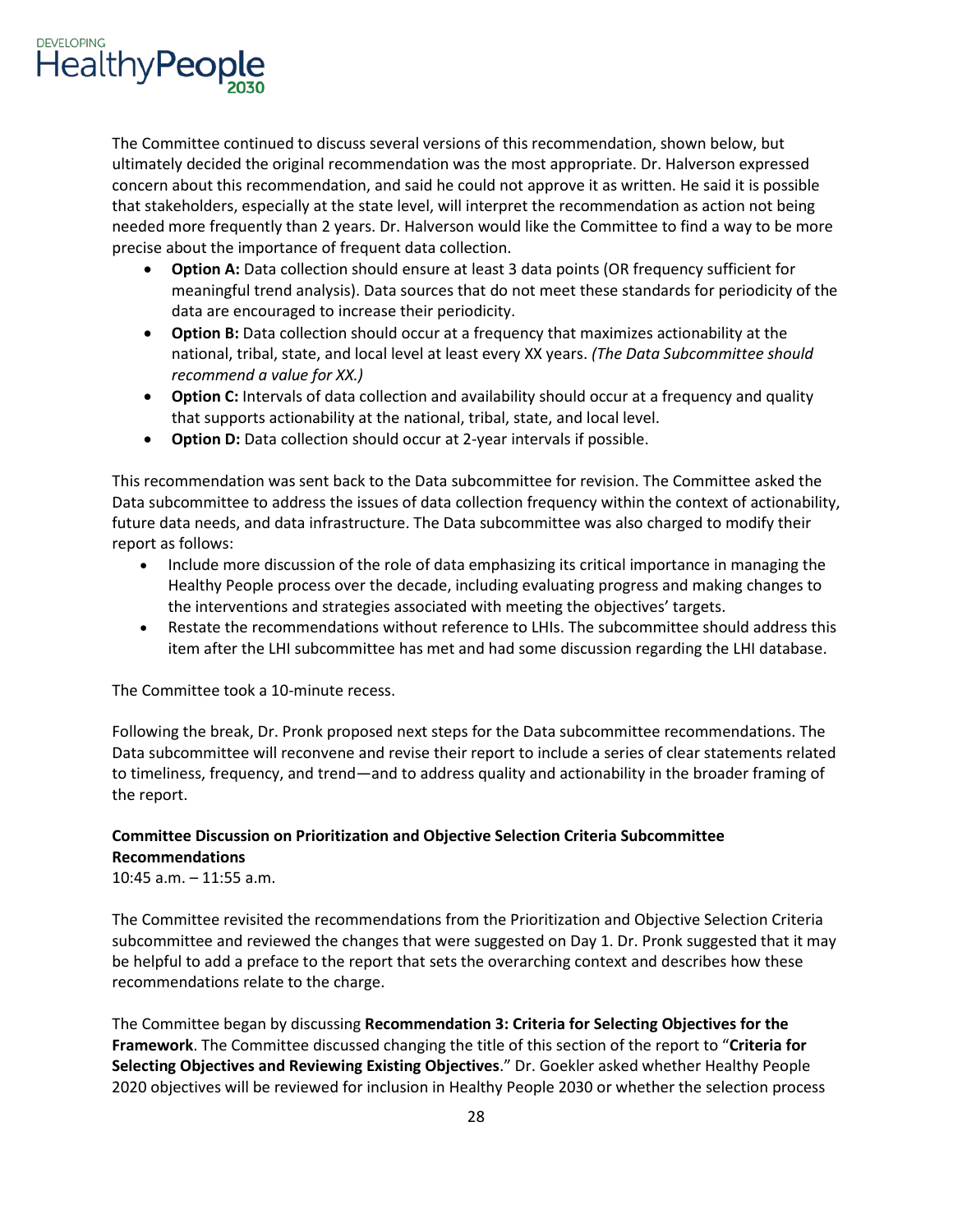for Healthy People 2030 objectives will begin with no assumption that existing objectives will be included, with objectives selected on their own merit. This will be important to resolve in the context of this recommendation. The shortened versions of these criteria are provided below with comments by the Committee.

- The result to be achieved should reflect issues of **national importance**, **be broadly useful and understandable**, and **support the 2030 goals**.
	- included in Healthy People. The Committee ultimately decided they were o Committee members discussed the criterion of **national importance**. There was discussion of whether something that is not of national importance would be comfortable with this wording.
- • Objectives should be **prevention and protection oriented** and should address **achievable health improvements**.
- Objectives should **drive actions** that will work toward the achievement of the proposed objectives (quantitative values to be achieved by the year 2030).
- • Objectives should be **measurable** and should **address a range of issues directed toward improving health and well-being**.
	- measurable, particularly in terms of SDOH and policy objectives. Dr. Halverson said he believes data should be discussed as "currently available or will be made o Dr. Goekler expressed concern regarding objectives being required to be available."
	- data should be included in Healthy People 2030. These objectives in the past have  $\circ$  Dr. Sondik suggested adding that each objective should have a target in this criterion. The Committee discussed whether objectives that do not have baseline been considered "developmental."
	- into 2 bullets. o Dr. Gómez suggested separating "measurable" and "address a range of issues. . ."
- **Continuity and comparability** of measured phenomena over time are important.
	- $\circ$  Dr. Wrenn Gordon noted that this criterion may conflict with the work of the Data subcommittee. She thought the text after the words "continuity and comparability" in the longer version of the criterion was acceptable, but suggested potentially removing the words "continuity and comparability."
- • Objectives should be supported by the **best available scientific evidence**.
	- $\circ$  Dr. Sondik said there should be specification that reflects the scientific evidence. For example, there should be scientific evidence that the target is achievable.
- Objectives should **address health inequities** in defined populations.
	- $\circ$  This should be revised to say, "address health disparities and health inequities."
- • Healthy People 2030 is heavily data driven. **Valid, reliable, nationally representative data and data systems** should be used.
	- o Committee members discussed what the criteria should be in terms of data availability. Dr. Halverson said he thought data should be available at a minimum at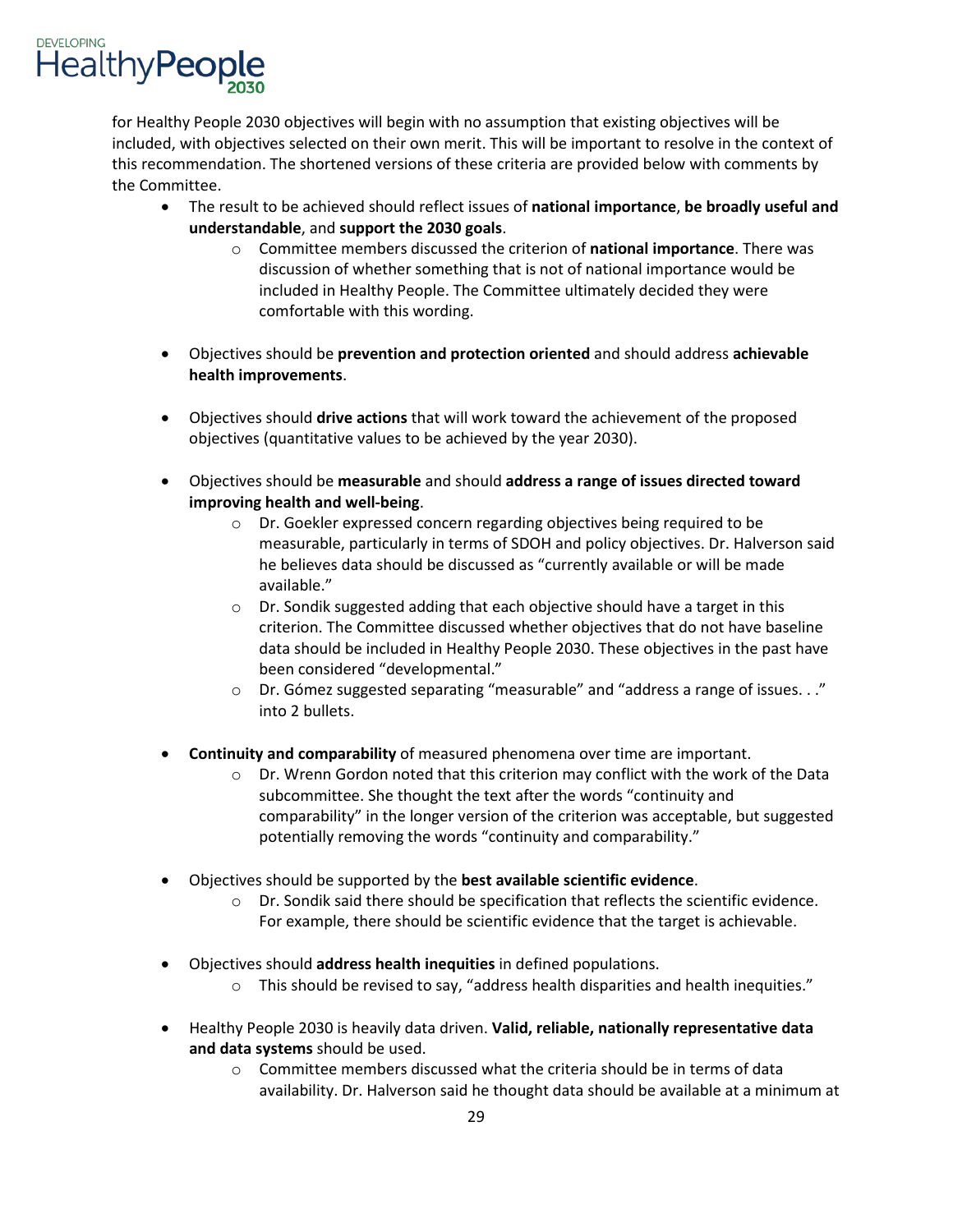

 the state level, because if it is not available at a state level, it will not be actionable. Dr. Sondik noted that this would be a huge change in Healthy People that greatly impacts the scope. He suggested the Committee consider the implication and reaction at the state and national level.

 Dr. Wrenn Gordon suggested adding "rationale" and "issues for consideration" sections to this (objectives, research objectives, developmental objectives). subsection **(Recommendation 3: Criteria for Selecting Objectives for the Framework)** of the report. Dr. Kleinman also noted there needs to be an explanation of the 3 "buckets" objectives will be sorted into

The Committee resumed discussion on SDOH and Health Equity subcommittee Recommendation 2.2, which was related to objective selection criteria. Recommendation 2.2 was **approved unanimously**.

**Stakeholder Engagement and Communications Subcommittee and Recommendations Regarding Engaging Stakeholders in the Development of HP2030, Communicating with Stakeholders About Public Comment, and Increasing the Value of HP2030 for Stakeholders**  11:55 a.m. – 12:35 p.m.

 Dr. Halverson provided an overview of the ongoing work of the Stakeholder Engagement and approach to increase awareness and utilization of Healthy People 2030; and 2) Delineate the primary twice since the June 27, 2017, Committee meeting. Discussion has primarily focused on: Communications subcommittee. The subcommittee was given the charge to: 1) Recommend an and secondary audiences for Healthy People 2030. The Stakeholder Engagement subcommittee has met

- How to engage stakeholders in the development of 2030
- • How to communicate with stakeholders regarding the development, public comment, and value of Healthy People 2030

The subcommittee has also discussed the following issues: identifying stakeholder groups for Healthy People 2030; creating a 2-way dialogue between HHS and stakeholders; and using simulation and gamification tactics in development, dissemination, and engagement.

Based on these discussions, the subcommittee has developed 3 recommendations:

 **Recommendation 1:** Adopt the "Health in All Policies" approach in identifying sectors for inclusion in the process.

- *Rationale:* 
	- input from more than the health sector alone if we are to achieve our goals in changing  $\circ$  Developing health and well-being objectives for the nation will require the inclusion of the culture of health and well-being in America.
	- $\circ$  Health and well-being are determined not just by medical care provided, but even more office. Medical care implies an integration of primary care, behavioral health, so by improving upon the social determinants that are shaped outside of the doctor's pharmaceutical care, dental health, and overall health care.
	- $\circ$  The subcommittee can prioritize and develop example use cases to communicate with major sector representatives to begin the process of engagement.

The **major sectors** identified by the subcommittee include: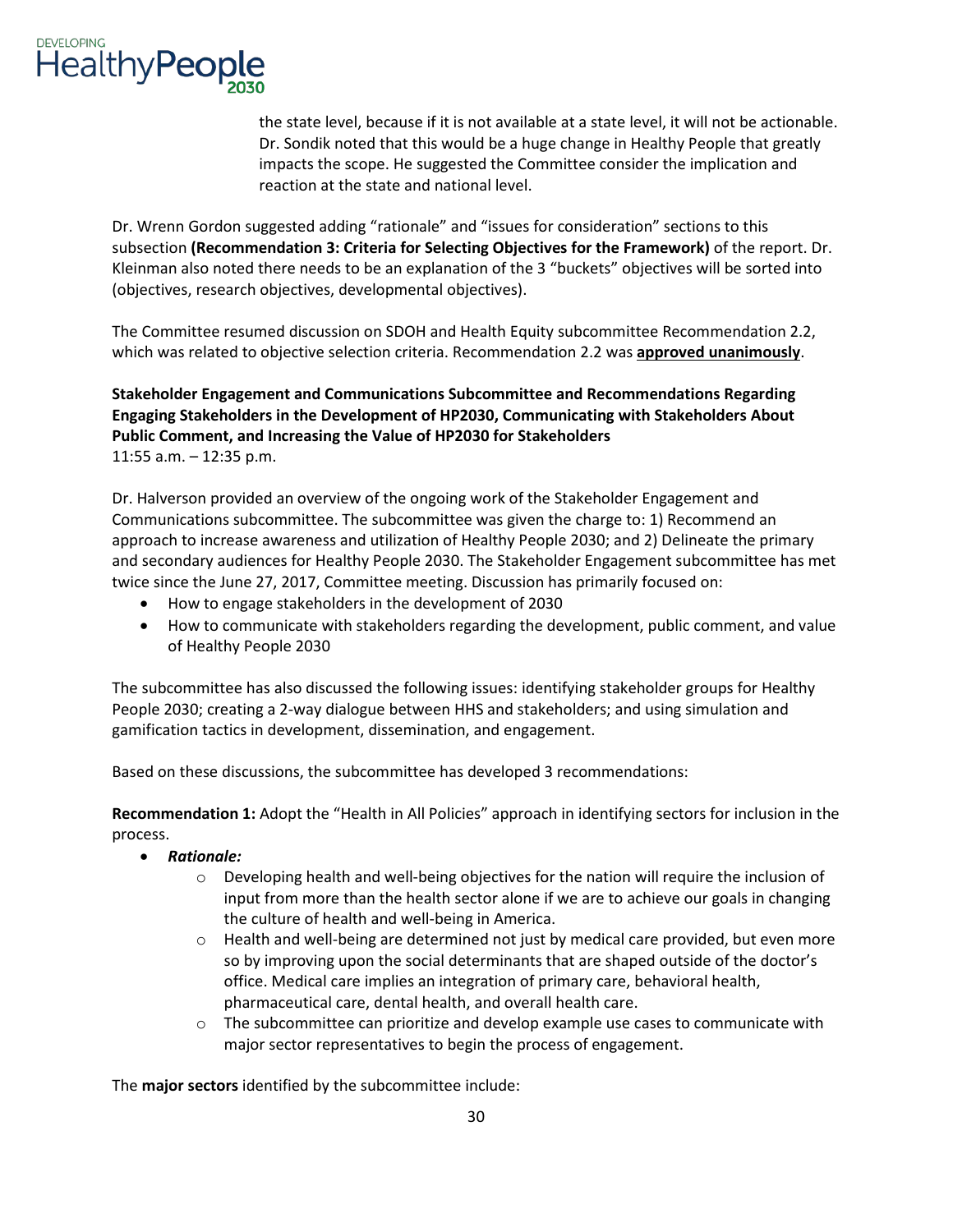

- Non-agriculture wage and salary
	- Goods producing, excluding agriculture
		- o Mining
		- o Construction
		- o Manufacturing
- Agriculture, forestry, fishing, and hunting
	- o Agricultural wage and salary
	- o Agricultural self-employed workers
- Non-agricultural self-employed workers
- • Services providing
	- o Utilities
	- o Wholesale trade
	- o Retail trade
	- o Transportation and warehousing
	- o Information
	- o Financial activities
	- o Professional and business services
	- o Educational services (private)
	- o Health care and social assistance
	- o Leisure and hospitality
	- o Other services
	- o Federal government
	- o State and local government

 for testimony or written comment. **Recommendation 2:** Broad engagement should include more than structured public comment periods

- *Rationale:* 
	- $\circ$  The Committee should pursue multiple ways to both solicit and receive feedback, particularly considering those that might not even recognize the health implications of their interest.
	- o Engaging speakers to disseminate information about the Healthy People process in other scientific meetings and panels in both health and non-health venues is important.
	- $\circ$  A systematic and targeted approach to broadly communicating in industry-specific newsletters, blogs, and online and print journals should be encouraged, with an emphasis on highlighting the relevance of the Healthy People process.
	- o Encourage the targeted use of social media platforms and web-based tools to inform the public of the presence and relevance of the Healthy People process and products as well as provide easy and convenient ways for comment and feedback.

**Recommendation 3:** Simulation and gamification should be considered as tactics for improving development, dissemination, and engagement strategies.

- *Rationale:* 
	- $\circ$  The subcommittee is attempting to find ways to more meaningfully engage policymakers and others in the value of the Healthy People process and products.
	- o The subcommittee recognizes budget limitations to these tactics but recommends that this approach be considered should funds become available.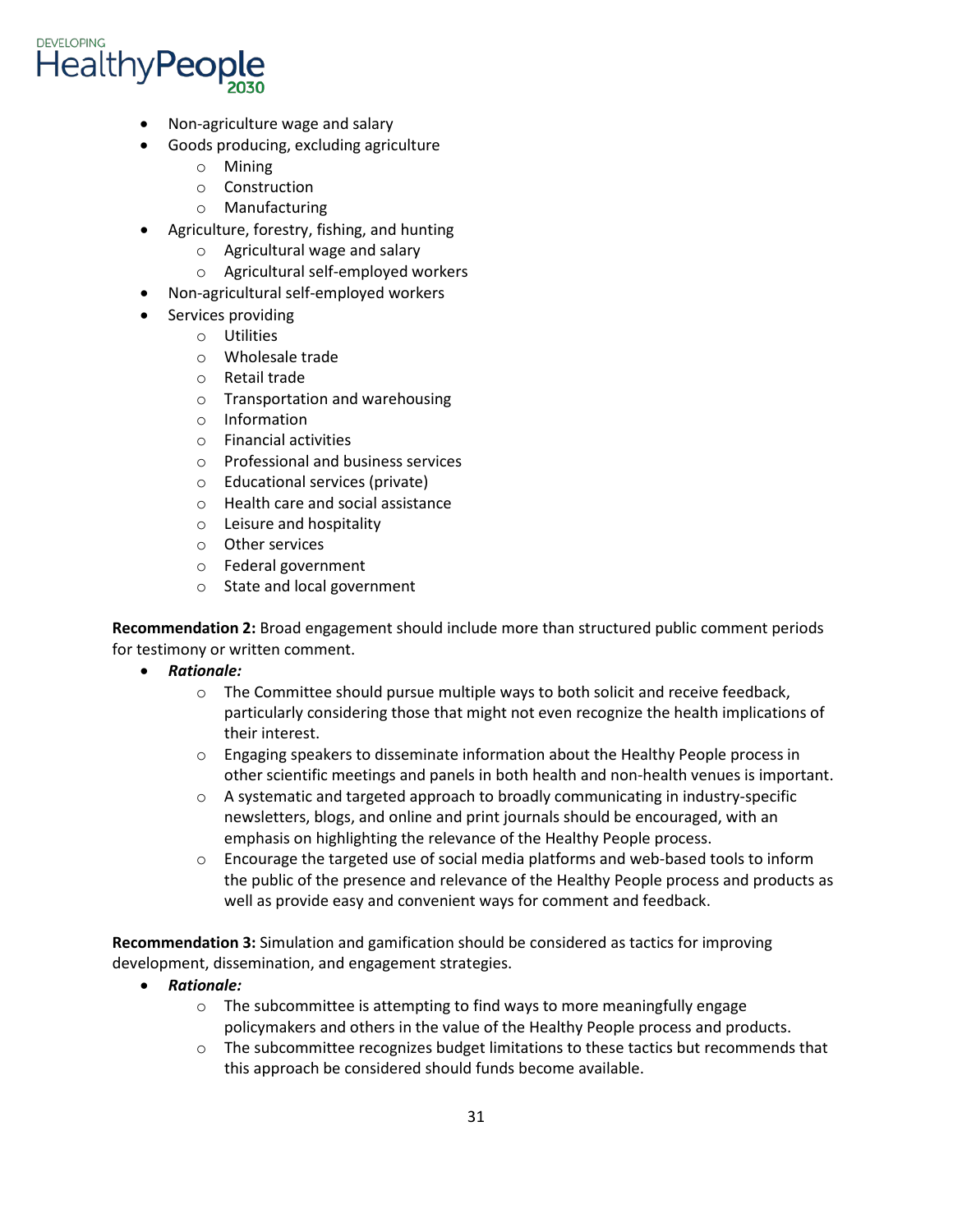

Dr. Halverson also provided an overview of important considerations the subcommittee noted in relation to the proposed recommendations. Some key items include:

- • Engagement with non-traditional sectors is important and will require specific strategies and budget to reach out and bring in perspectives and recommendations
- • The need to be proactive in reaching out to key stakeholders in the development of measures rather than completing work and then asking for feedback through public meetings and public comment.
- The reduction in objectives will require a careful plan to communicate priorities as compared to importance or value
- Traditional modes of engagement will probably lead us to advocacy positions in favor of maintaining the current state

### **Committee Discussion**

 encouraged Dr. Halverson to prioritize what this app would look like. Dr. Fielding encouraged the subcommittee to discuss using the Healthy People 2030 materials for teaching and educational purposes, not only for schools of higher education, but for the entire education sector including grade school, high schools, and colleges and universities. In addition, Dr. Fielding emphasized the use of success stories as a mechanism to engage and motivate key audiences. Dr. Fielding thought the information presented could be appropriate for a mobile application and

The Committee suggested that the subcommittee reframe Recommendation 1 around SDOH in place of a "Health in All Policies" framework. Dr. Pittman highlighted that simulation can be cost effective if it is designed efficiently. She also proposed the creation of a contest to stimulate the creation of simulations. The Committee discussed the sectors outlined by the Stakeholder Engagement and Communications subcommittee in relation to the first recommendation. Dr. Halverson noted that the DOL sector outline was used for reference and could be adjusted if desired. The subcommittee will continue to discuss further edits, ensuring all stakeholders are able to identify with the highlighted sectors.

 Committee would like the recommendation to be modified to include technology as an umbrella concept. For example, the subcommittee should think about technology innovation and products as an Finally, the Committee agreed the subcommittee should revise Recommendation 3. In particular, the engagement strategy for outreach and education.

#### Recommendation 2 was **approved unanimously**.

The Committee adjourned for lunch.

### **Development of Briefs and Next Steps for Subcommittees**

1:40 p.m.  $-$  2:00 p.m.

June 27, 2017, Committee meeting. Four briefs are currently under development: Dr. Kleinman provided an update on the development of the briefs, which was initially discussed at the

- June 27, 2017, Committee meeting. Four briefs are currently under development: 1. **Law and Policy:** Mr. Teitelbaum, Dr. Richmond, and Angela McGowan (ODPHP) are working on this brief. The group has developed an outline and writing assignments, which are in progress.
	- 2. **Health Equity:** Dr. Gómez and Dr. Wrenn Gordon are leading this brief and are in the process of developing a first draft.